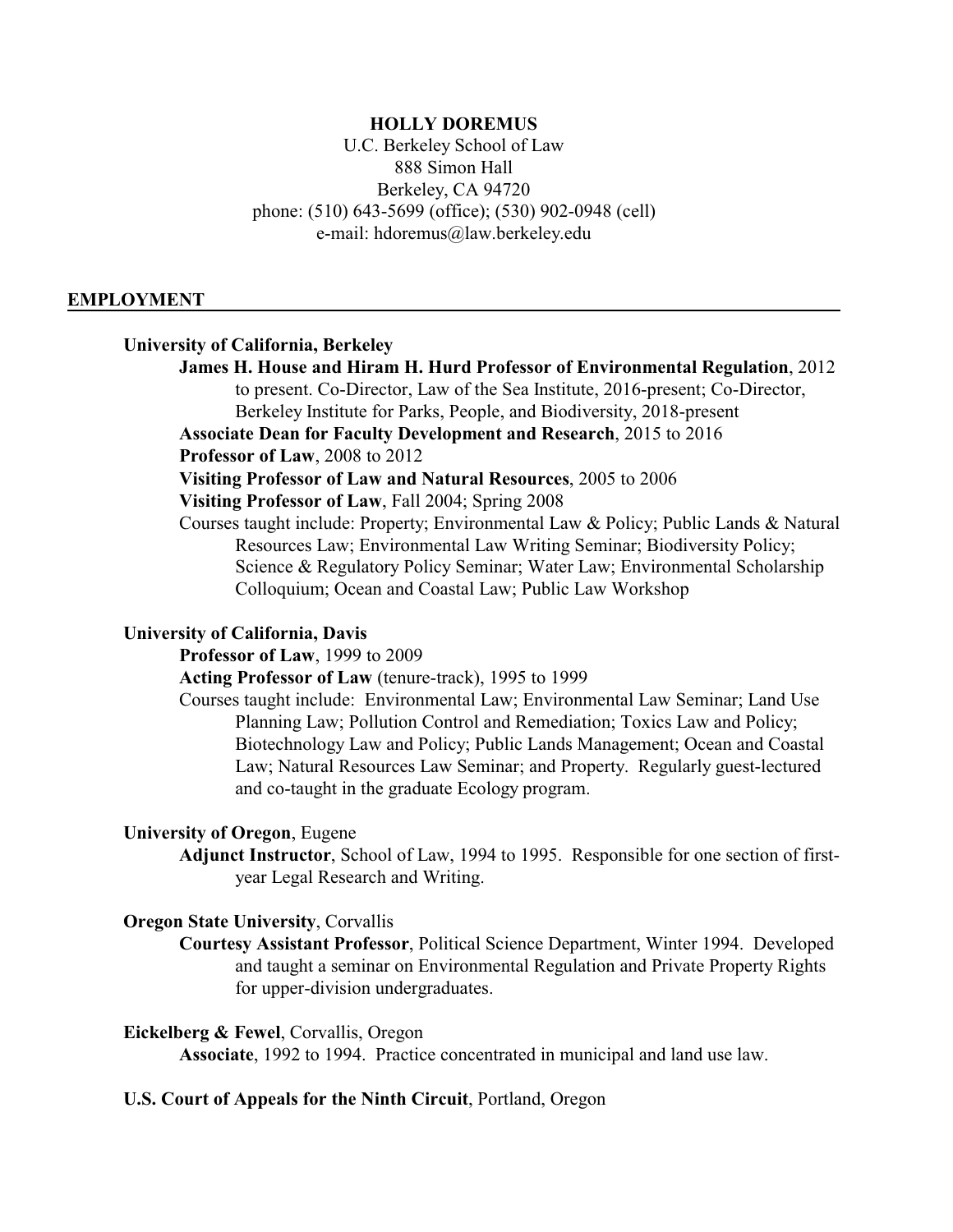**Law Clerk** to Judge Diarmuid F. O'Scannlain, 1991 to 1992.

**University of Missouri**, Columbia

**Post-Doctoral Research Associate**, Interdisciplinary Plant Physiology and Biochemistry Group, 1986 to 1987.

## **EDUCATION**

- **J.D. 1991, Boalt Hall School of Law**, University of California, Berkeley Order of the Coif; Articles Editor, Ecology Law Quarterly; Certificate in Environmental Law
- **Ph.D. 1986, Cornell University**, Ithaca, New York Botany (concentration in Plant Physiology) National Science Foundation Graduate Fellowship; Cornell University A.D. White Fellowship; Gamma Sigma Delta (Agriculture Honor Society)
- **B.Sc. 1981, Trinity College**, Hartford, Connecticut, with Honors in Biology Phi Beta Kappa

### **PUBLICATIONS**:

## **Books**

- Doremus and Lin, Environmental Law: An Open-Access Casebook (forthcoming, 2021).
- Diamond and Doremus, eds., Common Currents: Governing the Ocean Commons, (forthcoming, Brill 2021).
- Beissinger, Ackerly, Doremus and Machlis, eds., Science, Conservation, and National Parks (University of Chicago Press, 2017).
- Doremus, Lin, and Rosenberg, Environmental Policy Law: Problems, Cases, and Readings, 6th ed. (Foundation Press, 2012).
- Doremus, Lin, Rosenberg and Schoenbaum, Environmental Policy Law: Problems, Cases, and Readings, 5th ed. (Foundation Press, 2008).
- Doremus and Tarlock, Water War in the Klamath Basin: Macho Law, Combat Biology, and Dirty Politics (Island Press, 2008).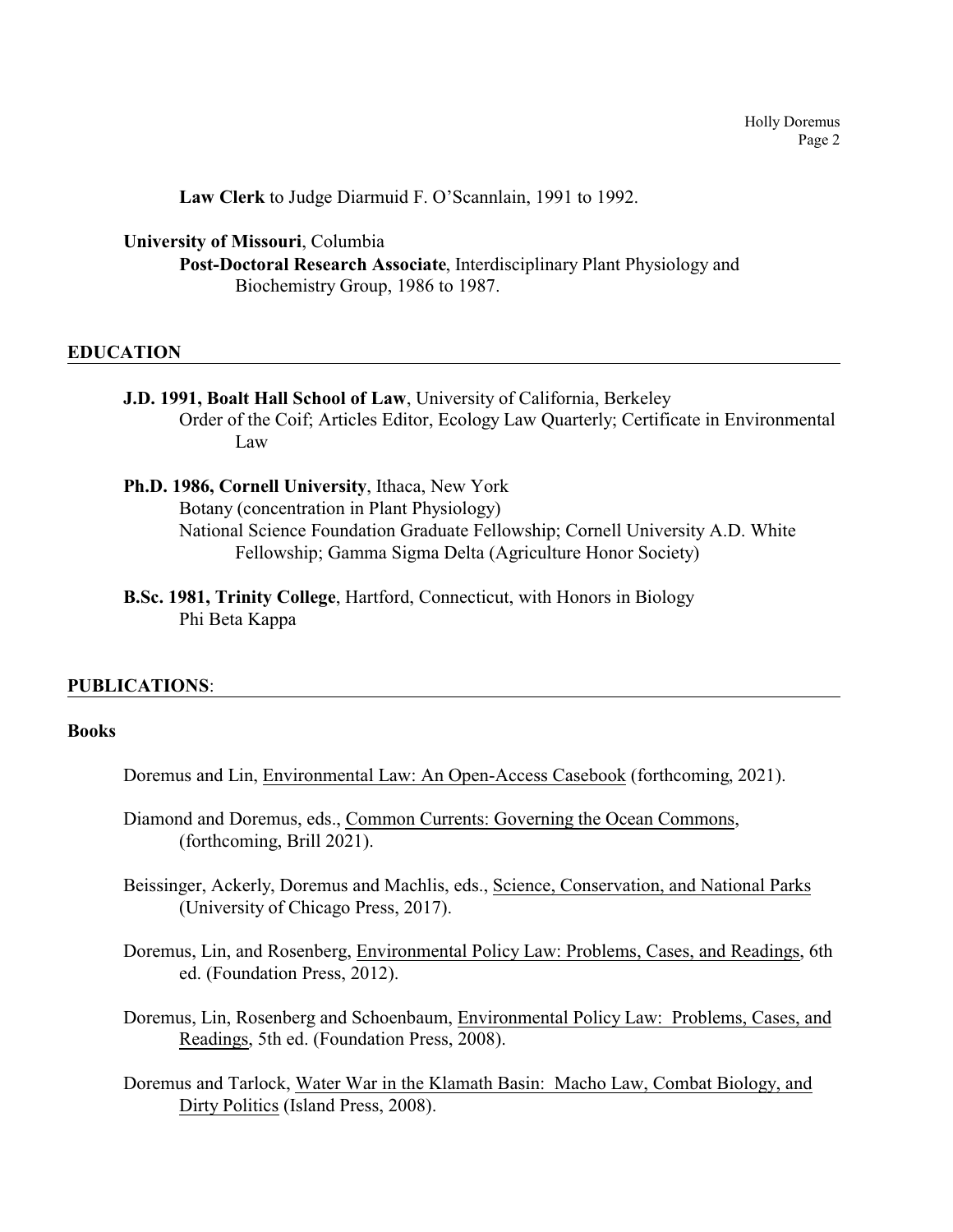Schoenbaum, Rosenberg and Doremus, Environmental Policy Law: Problems, Cases, and Readings, 4th ed. (Foundation Press, 2002).

## **Articles and Book Chapters**

- J. Diamond and H. Doremus, Foreword / Introduction, in Diamond and Doremus, eds., Common Currents: Governing the Ocean Commons (forthcoming, Brill 2021)
- B. Cosens et al., Governing Complexity: Integrating Science, Governance, and Law to Manage Accelerating Change in the Globalized Commons, forthcoming PNAS.
- Middleton, A., T. Stoellinger, H. Karandikar, B. Leonard, H. Doremus, and C. Kremen, Harnessing Visitors' Support for National Parks to Advance Large-Landscape Conservation, 3 Conservation in Practice e335 (2020), DOI: 10.1111/csp2.335.
- Li, Y-W, J. Roman, D.S. Wilcove, T. Male, and H. Doremus, Species Protection Will Take More Than Rule Reversal, 370 Science 665 (2020), DOI 10.1126/science.abb3806.
- Barnosky et al., Merging Paleobiology with Conservation Biology to Guide the Future of Terrestrial Ecosystems, 355 Science 594 (2017).
- Baron, J.S., T. Blett, W.C. Malm, R. Alexander, and H. Doremus, Protecting National Parks from Air Pollution Effects: Making Sausage from Science and Policy, *in* Beissinger, Ackerly, Doremus and Machlis, eds., Science, Conservation, and National Parks (University of Chicago Press, 2017).
- Taylor and Doremus, Habitat Conservation Plans and Climate Change: Recommendations for Policy, 45 Environmental Law Reporter 10863-10874 (2015).
- Doremus, In Honor of Joe Sax: A Grateful Appreciation, 39 Vermont Law Review 799-818 (2015), adapted for republication in Environmental Law News (the publication of the California State Bar Environmental Law Section), vol. 24, no. 2 (2015).
- Haines, S. S., Diffendorfer, J. E., Balistrieri, L., Berger, B., Cook, T., DeAngelis, D., Doremus, H., Gautier, D. L., Gallegos, T., Gerritsen, M., Graffy, E., Hawkins, S., Johnson, K. M., Macknick, J., McMahon, P., Modde, T., Pierce, B., Schuenemeyer, J. H., Semmens, D., Simon, B., Taylor, J., Walton-Day, K., A Framework for Quantitative Assessment of Impacts Related to Energy and Mineral Resource Development, 23 Natural Resources Research 3-17 (2014). DOI: 10.1007/s11053-013-9208-6.
- Doremus and Tarlock, Can the Clean Water Act Succeed as an Ecosystem Protection Law?, 4(2) G.W. J. Energy & Envtl. L. 46-66 (2013), available online at http://gwujeel.files.wordpress.com/2013/10/4-2-doremustarlock.pdf; *reprinted in* 23 Journal of Water Law 3-23 (2013).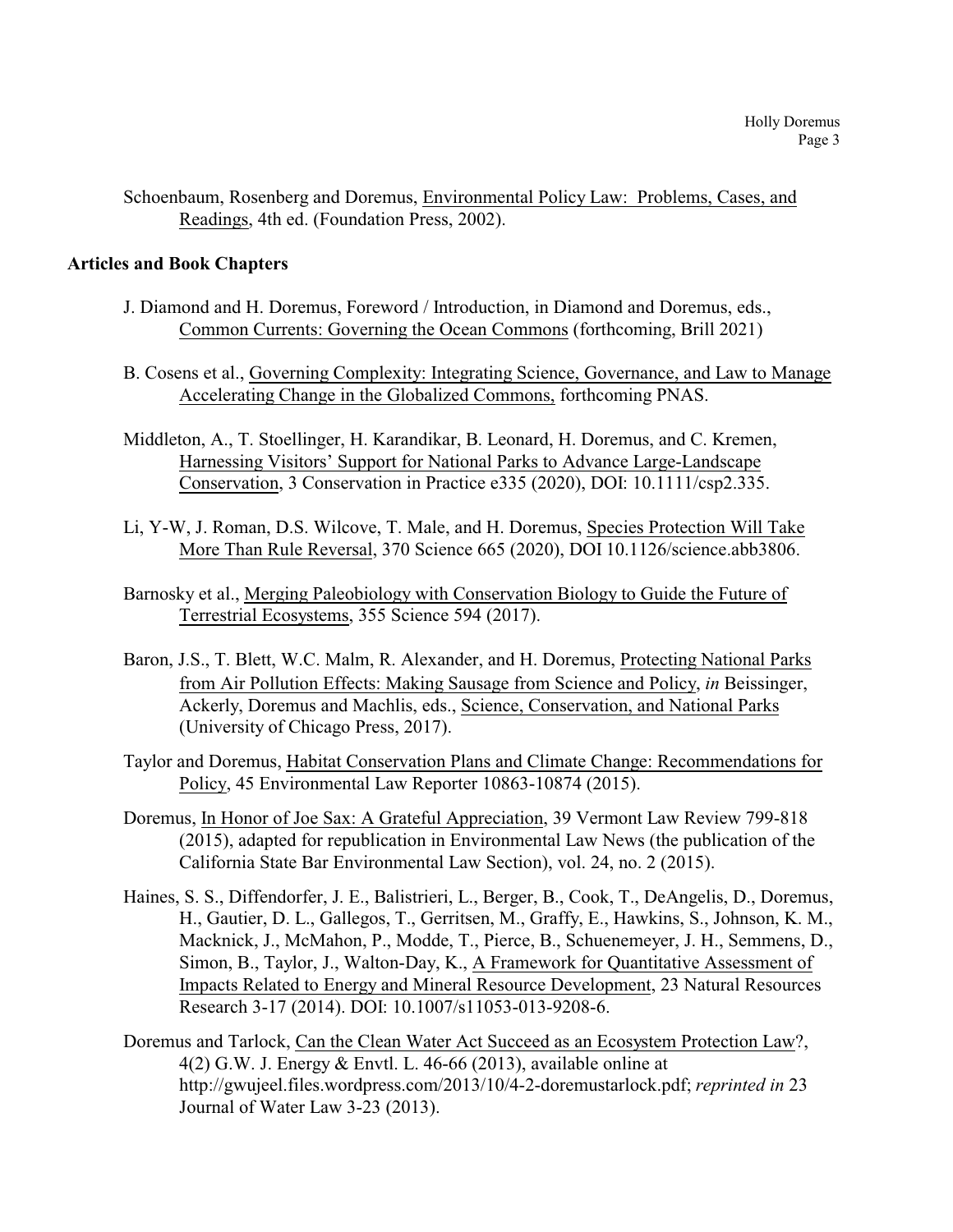- Doremus, Why International Catch Shares Won't Save Ocean Biodiversity, 2 Michigan Journal of Environmental and Administrative Law 385-428 (2013), also available at http://www.law.berkeley.edu/files/Doremus-final.pdf as part of the proceedings of a Law of the Sea Institute - Korea Ocean Research and Development Institute symposium.
- Schwartz et al., Managed Relocation: Integrating the Scientific, Regulatory and Ethical Challenges, 62 BioScience 732-743 (2012).
- Doremus, Climate Change and the Evolution of Property Rights, 1 U.C. Irvine L. Rev. 1091- 1123 (2011).
- Doremus, Through Another's Eyes: Getting the Benefit of Outside Perspectives in Environmental Review, 38 B.C. Envtl. Aff. L. Rev. 245-278 (2011).
- Doremus, Adaptive Management as an Information Problem, 89 N. C. L. Rev. 1455-1498 (2011).
- Doremus, Adapting to Climate Change Through Law that Bends Without Breaking, 2 San Diego Journal of Climate and Energy Law 45-84 (2010), reprinted in 43 Land Use & Environment Law Review (2012).
- Camacho, Doremus, McLachlan, & Minteer, Reassessing Conservation Goals in a Changing Climate, Issues in Science and Technology, Summer 2010, 21-26, *excerpted in* JOHN COPELAND NAGLE ET AL., THE LAW OF BIODIVERSITY AND ECOSYSTEM MANAGEMENT (3d ed. 2012).
- Doremus, The Endangered Species Act: Static Law Meets Dynamic World, 32 Wash. U. J. L. & Pol'y 175-235 (2010).
- Doremus, CALFED and the Quest for Optimal Institutional Fragmentation, 12 Environmental Science and Policy 729-732 (2009).
- Doremus and Hanemann, The Clean Air Act as a Template for Climate Change Legislation, *in* Edella C. Schlager et al., eds., Navigating Climate Change Policy: The Opportunities of Federalism (University of Arizona Press, 2011).
- Doremus, Lots of Science, Not Much Law: Why Knowledge Has Not (Yet) Been Power Over Greenhouse Gas Emissions, *in* William H. Rodgers & Michael Robinson-Dorn, eds., Global Warming: A Reader (Carolina Academic Press, 2011).
- Doremus and Hanemann, Of Babies and Bathwater: Why the Clean Air Act's Cooperative Federalism Framework Is Useful for Addressing Global Warming, 50 Arizona Law Review 799-834 (2008).
- Doremus, Scientific and Political Integrity in Environmental Policy, 86 Texas Law Review 1601- 1653 (2008).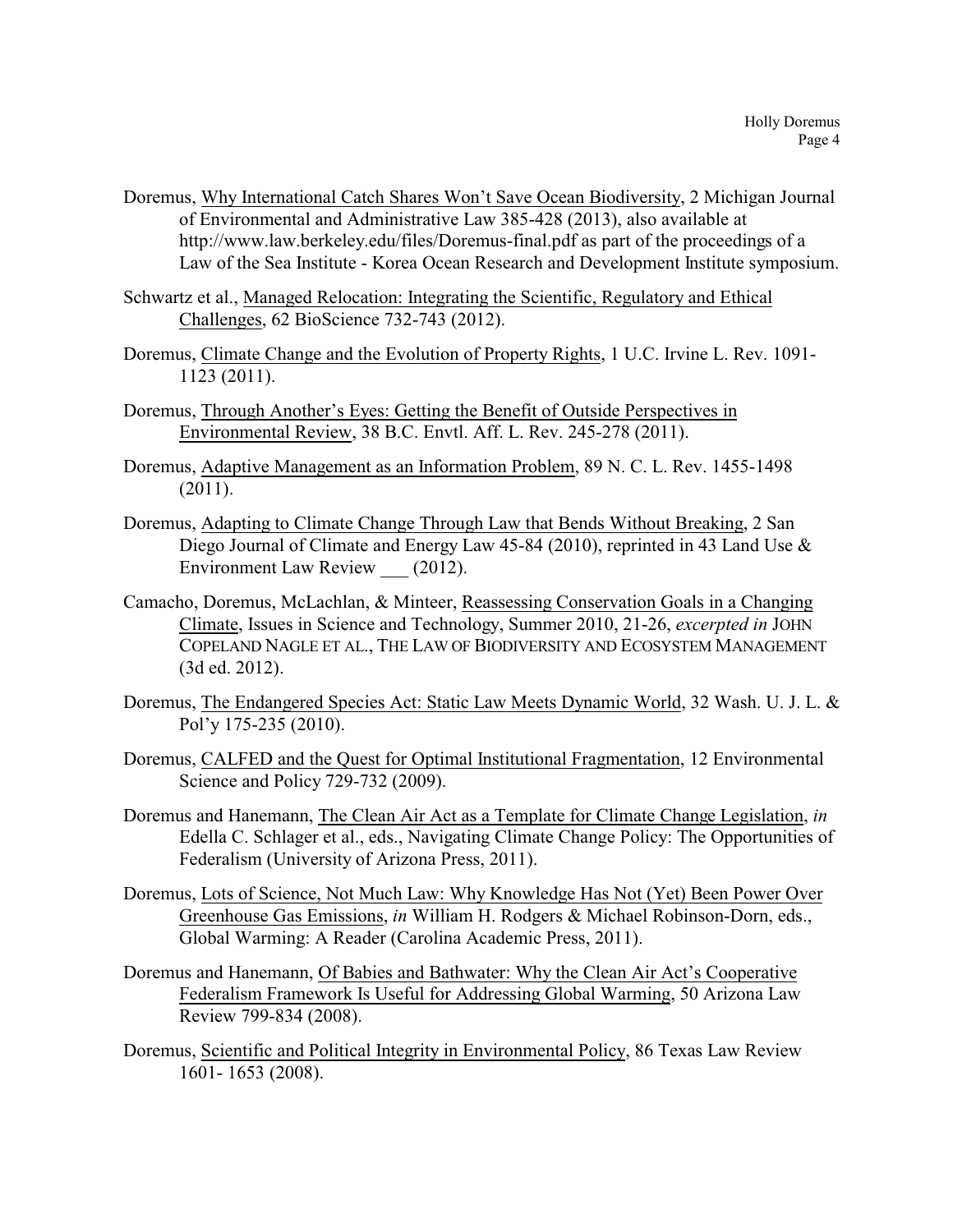- Doremus and Hanemann, The Challenges of Dynamic Water Management, 26 UCLA J. Envtl. L. & Pol'y 55-73 (2008).
- Doremus, Precaution, Science, and Learning While Doing in Natural Resource Management, 82 Wash. L. Rev. 547-579 (2007).
- Doremus, Data Gaps in Natural Resource Management: Sniffing for Leaks Along the Information Pipeline, 83 Indiana Law Journal 407-463 (2008), *reprinted in* \_\_ Land Use and Environmental Law Review (2010).
- Rahn, Doremus and Diffendorfer, Species Coverage in Multi-Species Habitat Conservation Plans: Where's the Science?, 56 BioScience 613-619 (2006).
- Doremus, Reinvigorating the Union of Wonder and Power, 24 Virginia Environmental Law Journal 281-291 (2006).
- Doremus, Science and Controversy, *in* Dale D. Goble, J. Michael Scott, Frank W. Davis, eds., The Endangered Species Act at 30: Volume 2, Conserving Biodiversity in Human-Dominated Landscapes 97-103 (Island Press, 2006).
- Doremus, Lessons Learned, *in* Dale D. Goble, J. Michael Scott, Frank W. Davis, eds., The Endangered Species Act at 30: Volume 1, Renewing the Conservation Promise, 195- 207 (Island Press, 2006).
- Doremus, Using Science in a Political World: The Importance of Transparency in Natural Resource Regulation, *in* Wendy E. Wagner and Rena Steinzor, eds., Rescuing Science from Politics 143-164 (Cambridge Univ. Press 2006).
- Doremus and Tarlock, Science, Judgment, and Controversy in Natural Resource Regulation, 26 Public Land and Resources Law Review 1-37 (2005), *reprinted in* 37 Land Use and Environment Law Review 335-375 (2006).
- Doremus, Science Plays Defense: Natural Resource Management in the Bush Administration, 32 Ecology Law Quarterly 249-305 (2005).
- Doremus, The Story of TVA v. Hill: A Narrow Escape for a Broad New Law, *in* Oliver A. Houck & Richard J. Lazarus, eds., Environmental Law Stories: An In-Depth Look at Ten Leading Cases on Environmental Law 109-140 (Foundation Press, 2005).
- Doremus, Crossing Boundaries: Commentary on *The Law at the Water's Edge*, *in* Craig Anthony Arnold, ed. Wet Growth: Should Water Law Control Land Use?, (Environmental Law Institute, 2005).
- Doremus, The Purposes, Effects, and Future of the Endangered Species Act's Best Available Science Mandate, 34 Environmental Law 397-450 (2004), *excerpted in* Laitos, Cole, Wood, and Zellmer (eds.), Natural Resources Law (West, 2005).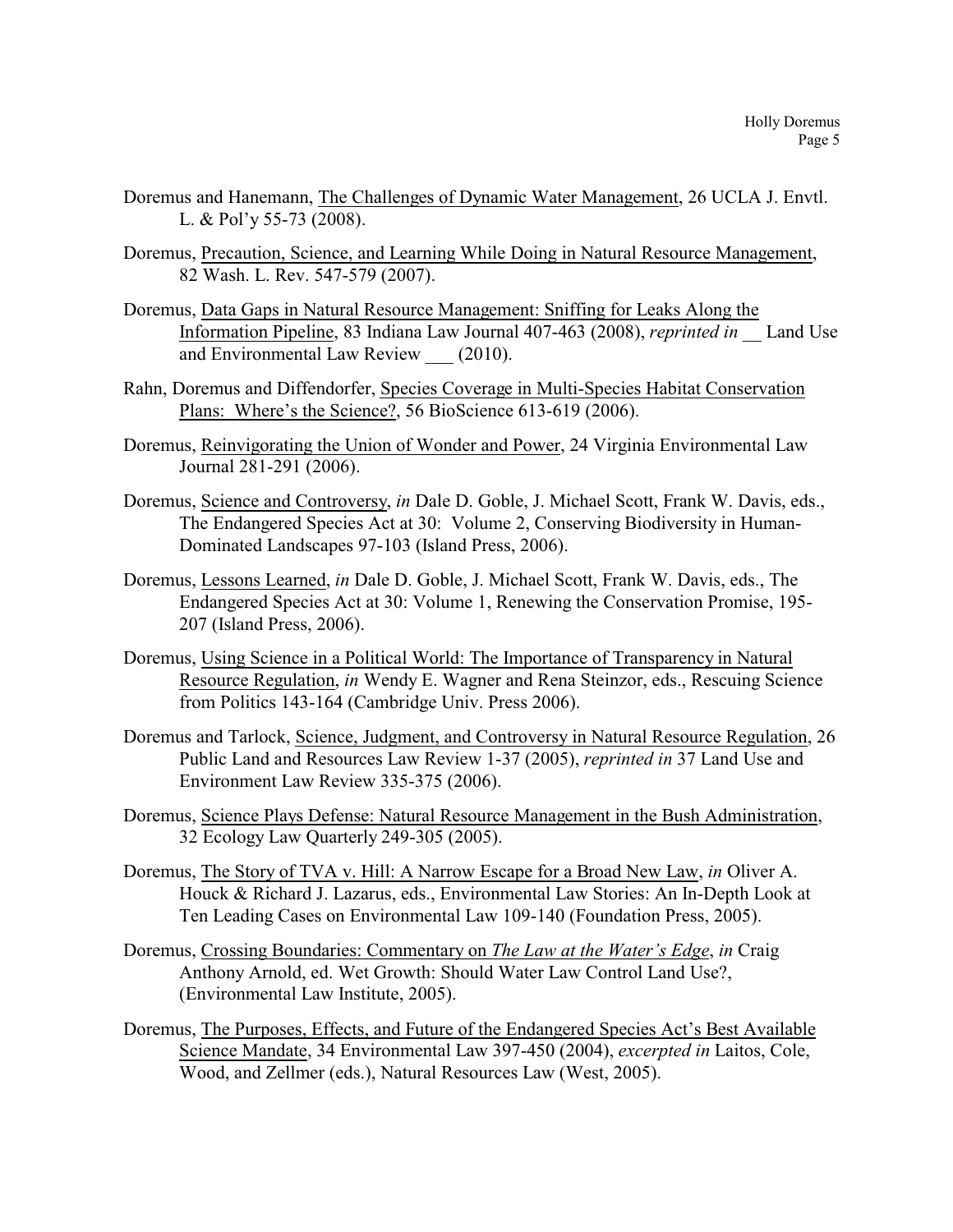- Doremus, Contracts for Bioprospecting: The Yellowstone National Park Experience, in Microbial Diversity and Bioprospecting, A.T. Bull, ed. (American Society for Microbiology Press 2004)
- Doremus, Takings and Transitions, 19 Journal of Land Use & Environmental Law 1-46 (2003), *reprinted in* 36 Land Use and Environment Law Review \_\_ (2005) and *excerpted in* Robert C. Ellickson and Vicki L. Been, Land Use Controls: Cases and Materials (3d ed. 2005).
- Doremus, Shaping the Future: The Dialectic of Law and Environmental Values, 37 UC Davis Law Review 233-268 (2003) and 27 Environs 233-268 (2003), *reprinted in* Jim Chen, ed., The Jurisdynamics of Environmental Protection: Change and the Pragmatic Voice in Environmental Law (Environmental Law Institute, 2003).
- Doremus, Constitutive Law and Environmental Policy, 22 Stanford Environmental Law Journal 295-378 (2003).
- Doremus and Tarlock, Fish, Farms and the Clash of Cultures in the Klamath Basin, 30 Ecology Law Quarterly 279-350 (2003), *reprinted in* 35 Land Use & Environment Law Review  $(2004).$
- Doremus, A Policy Portfolio Approach to Biodiversity Protection on Private Land, 6 Environmental Science and Policy 217-232 (2003).
- Doremus, Biodiversity and the Challenge of Saving the Ordinary, 38 Idaho L. Rev. 325-354 (2002), *reprinted in* 34 Land Use & Environment Law Review \_\_\_ (2003), and *excerpted in* two casebooks.
- Doremus, Adaptive Management, the Endangered Species Act, and the Institutional Challenges of "New Age" Environmental Protection, 41 Washburn L. J. 50 (2001).
- Doremus and Pagel, Why Listing May Be Forever: Perspectives on Delisting Under the U. S. Endangered Species Act, 15 Conservation Biology 1258-68 (2001) (peer reviewed).
- Doremus, Water, Population Growth, and Endangered Species in the West, 72 University of Colorado Law Review 361-414 (2001), *excerpted in* Rasband, Squillace, and Salzman, Natural Resources Law and Policy (Foundation Press, 2004).
- Doremus, The Special Importance of Ordinary Places, 23 Environs 3-17 (2000), *excerpted in* Dale D. Goble & Eric T. Freyfogle, Wildlife Law: Cases and Materials (Foundation Press 2002).
- Doremus, Delisting Endangered Species: An Aspirational Goal, Not a Realistic Expectation, 30 Environmental Law Reporter 10434-10454 (2000).
- Doremus, The Rhetoric and Reality of Nature Protection: Toward a New Discourse, 57 Wash. & Lee L. Rev. 11-73 (2000).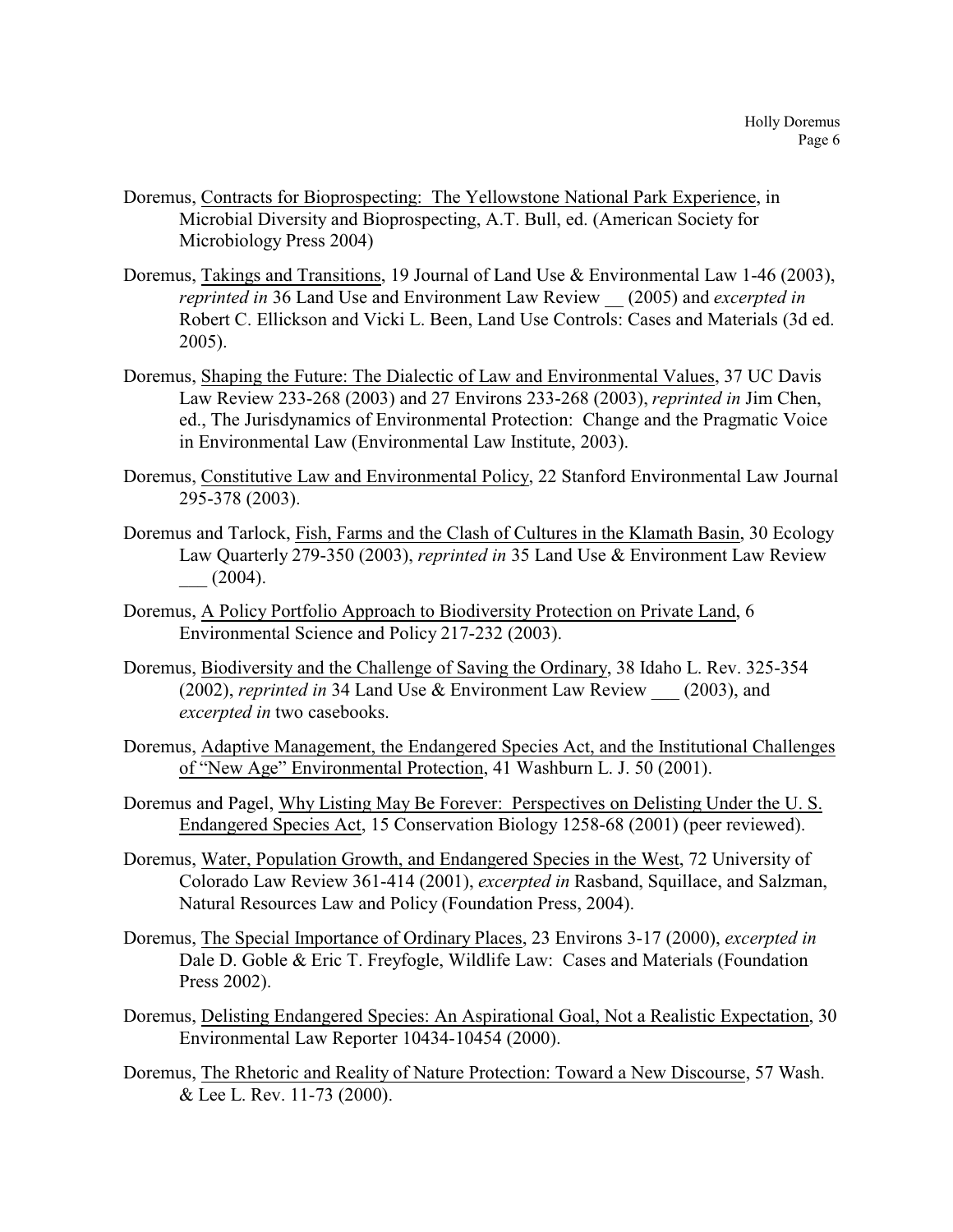- Doremus, Nature, Knowledge and Profit: The Yellowstone Bioprospecting Controversy and the Core Purposes of America's National Parks, 26 Ecology L. Q. 401-488 (1999).
- Doremus, Restoring Endangered Species: The Importance of Being Wild, 23 Harvard Envtl. L. Rev. 1-92 (1999), *reprinted in* 31 Land Use & Envt. L. Rev. \_\_\_ (2000).
- Doremus, Preserving Citizen Participation in the Era of Reinvention: The Endangered Species Act Example, 25 Ecology L. Q. 707-717 (1999), *excerpted in* Stephen M. Johnson, Economics, Equity, and the Environment (Environmental Law Institute, 2004).
- Polasky and Doremus, When the Truth Hurts: Endangered Species Policy on Private Land with Incomplete Information 35 J. Envtl. Econ. & Mgmt. 22-47 (1998) (peer reviewed), *reprinted in* Stephen Polasky, ed., Economics and Biodiversity Conservation (Ashgate Publishing, 2002).
- Doremus, Listing Decisions Under the Endangered Species Act: Why Better Science Isn't Always Better Policy, 75 Washington University Law Quarterly 1029 (1997), *reprinted in* 30 Land Use & Envt. L. Rev. \_\_\_ (1999), and *excerpted in* Dale D. Goble & Eric T. Freyfogle, Wildlife Law: Cases and Materials (Foundation Press 2002).
- Polasky, Doremus, and Rettig, Endangered Species Conservation on Private Land, XV Contemporary Economic Policy 66 (1997).
- Doremus, Private Property Interests, Wildlife Restoration, and Competing Visions of a Western Eden, in Robert B. Keiter (ed.), Reclaiming the Native Home of Hope: Community, Ecology, and the American West 78 (University of Utah Press 1997), *reprinted in* 18 J. Land, Resources, & Envtl. L. 41 (1998).
- Doremus, Patching the Ark: Improving Legal Protection of Biological Diversity, 18 Ecology L.Q. 265 (1991), *reprinted in* 23 Land Use & Envt. L. Rev. 465 (1992) and *excerpted in* three casebooks.

# **Committee and Group Reports**

- Delta Social Science Task Force, A Social Science Strategy for the Sacramento-San Joaquin Delta (2020).
- Climate Change and Fisheries Working Group, California Ocean Protection Council Science Advisory Team, Readying California Fisheries for Climate Change (2017).
- Committee on the Evaluation of the Landscape Conservation Cooperatives, National Research Council, A Review of the Landscape Conservation Cooperatives (2015).
- Center for Progressive Reform, Making Good Use of Adaptive Management (2011), available at http://progressivereform.org/articles/Adaptive\_Management\_1104.pdf (principal author), *excerpted in* JOHN COPELAND NAGLE ET AL., THE LAW OF BIODIVERSITY AND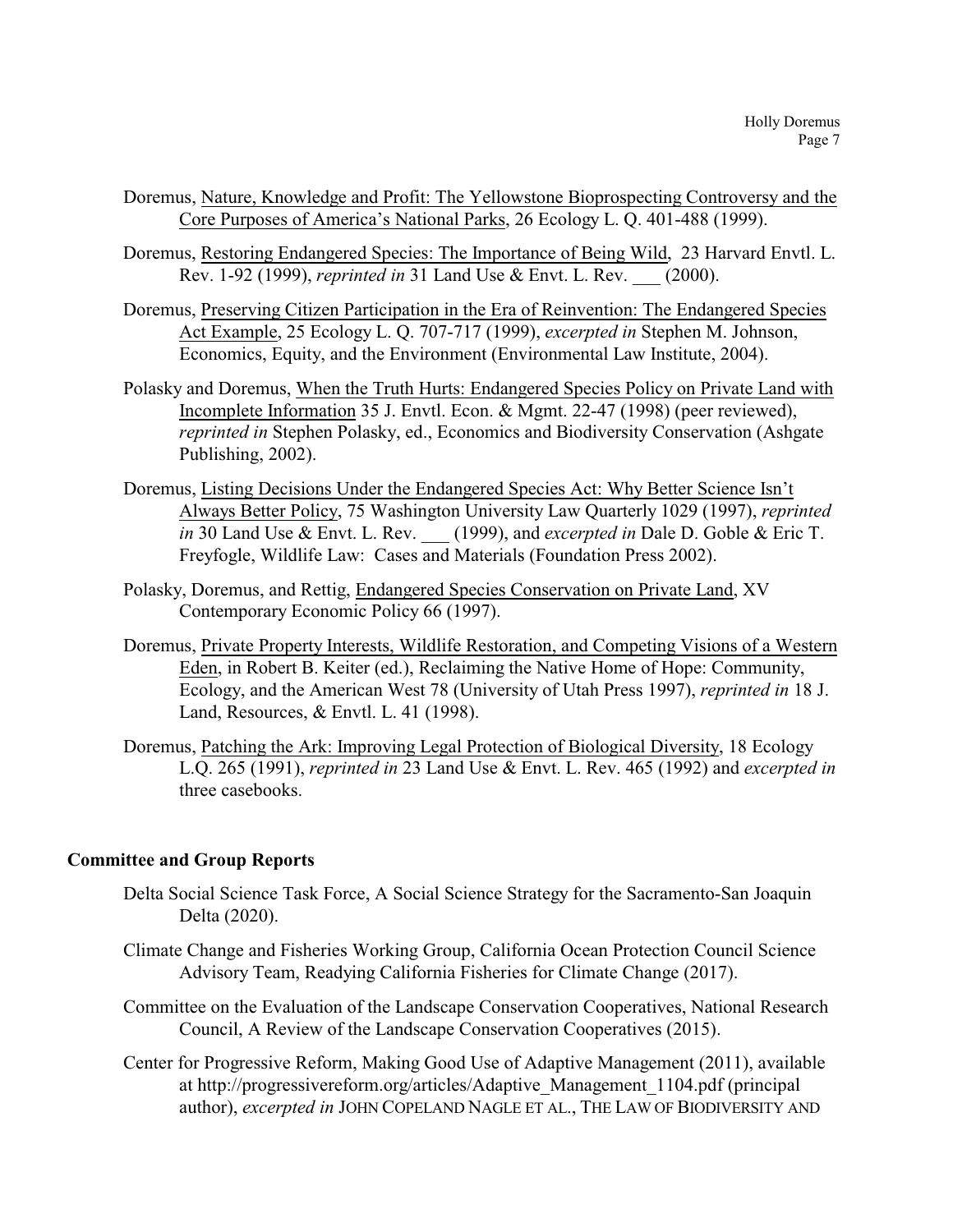ECOSYSTEM MANAGEMENT (3d ed. 2012) and A. DAN TARLOCK ET AL., WATER RESOURCES MANAGEMENT: A CASEBOOK IN LAW AND PUBLIC POLICY (7th ed. 2013).

- Center for Progressive Reform, Regulatory Blowout: How Regulatory Failures Made the BP Disaster Possible, and How the System Can Be Fixed to Avoid a Recurrence (2010), available at http://www.progressivereform.org/articles/BP\_Reg\_Blowout\_1007.pdf.
- Committee on Endangered and Threatened Species in the Platte River Basin, National Research Council, Endangered and Threatened Species of the Platte River (2005), recipient of the 2006 Meredith F. Burrill Award from the Association of American Geographers.
- Considering Life History, Behavioral, and Ecological Complexity in Defining Conservation Units for Pacific Salmon, An independent panel report, requested by NOAA Fisheries (June 13, 2005), available at http://www.nwfsc.noaa.gov/trt/regarding\_salmon\_esus.pdf
- Panel on Adaptive Management for Resource Stewardship, Committee to Assess the U.S. Army Corps of Engineers Methods of Analysis and Peer Review for Water Resources Project Planning, National Research Council, Adaptive Management for Water Resources Project Planning (2004).
- CalFed Science Program, 2003 EWA Review Panel, Review of the 2002-2003 Environmental Water Account (EWA) (2003).
- CalFed Science Program, 2001 EWA Review Panel, First Annual Review of the Environmental Water Account for the CalFed Bay-Delta Program (2001).

# **White Papers and Policy Reports**

- Nylen et al., Addressing Institutional Vulnerabilities in California's Drought Water Allocation Part 1: Water Rights Administration and Oversight During Major Statewide Droughts, 1976–2016, A Report for California's Fourth Climate Change Assessment (August 2018), available at
	- https://www.law.berkeley.edu/research/clee/research/wheeler/drought-water-allocation/.
- Nylen et al., Addressing Institutional Vulnerabilities in California's Drought Water Allocation Part 2: Improving Water Rights Administration and Oversight for Future Droughts, A Report for California's Fourth Climate Change Assessment (August 2018), available at https://www.law.berkeley.edu/research/clee/research/wheeler/drought-water-allocation/
- Miller et al., When Is Groundwater Recharge a Beneficial Use of Surface Water in California? (August 2018), https://www.law.berkeley.edu/wp-content/uploads/2018/08/CLEE\_RechargingGroundw ater\_BeneficialUse-2.pdf.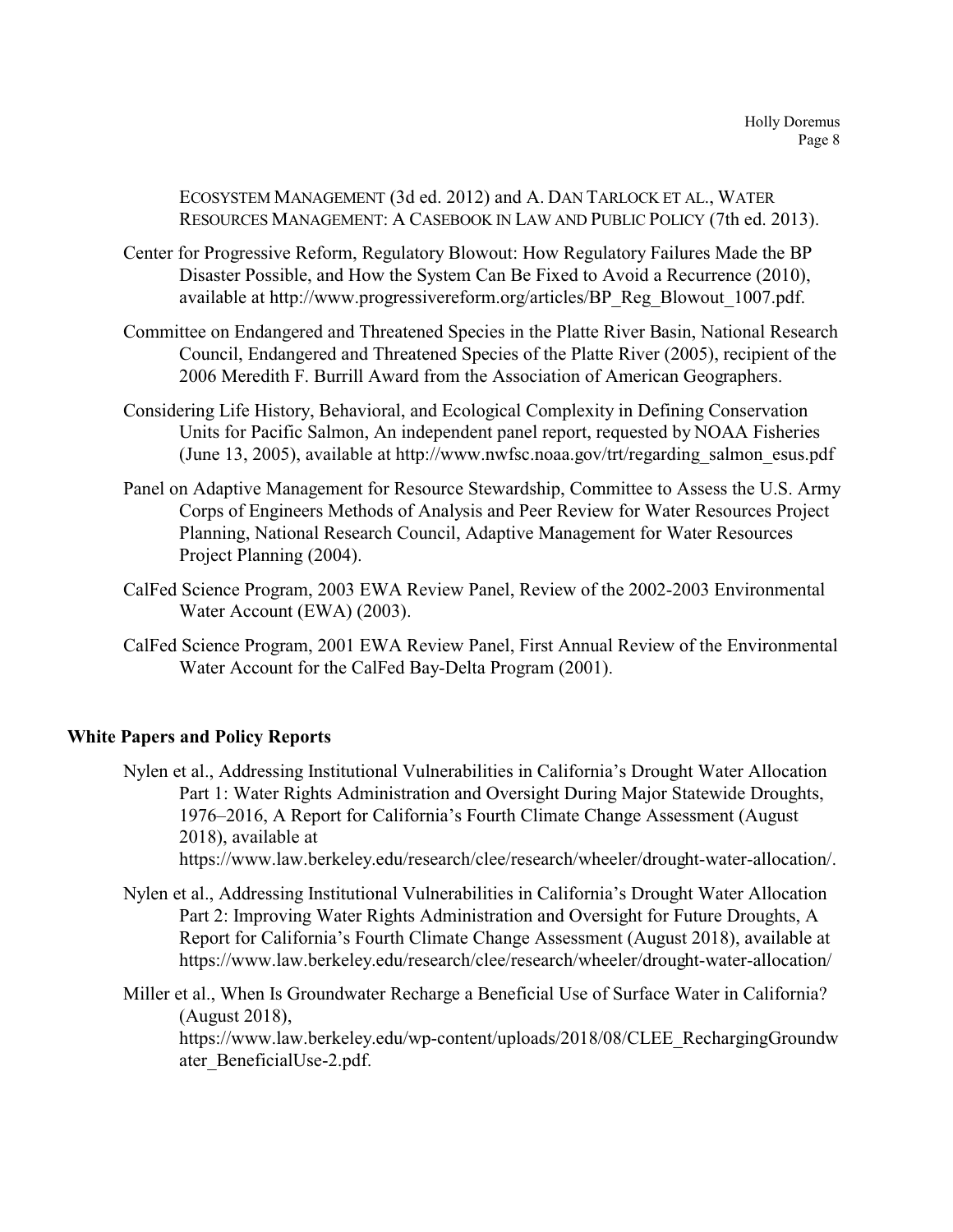- Miller et al., Improving California's Stream Flow Monitoring System (April 2018), https://www.law.berkeley.edu/research/clee/research/wheeler/stream-monitoring/.
- Green Nylen et al., Trading Sustainably: Critical Considerations for Local Groundwater Markets Under the Sustainable Groundwater Management Act (June 2017), https://www.law.berkeley.edu/trading-sustainably.
- Diamond et al., The Past, Present & Future of California's Coastal Act: Overcoming Division to Comprehensively Manage the California Coast (August 2017), https://www.law.berkeley.edu/wp-content/uploads/2017/08/Coastal-Act-Issue-Brief.pdf.
- Green Nylen, Sherman, Kiparsky and Doremus, Citizen Enforcement and Sanitary Sewer Overflows in California (April 2016), https://www.law.berkeley.edu/wp-content/uploads/2016/04/CLEE\_CitizenEnforcement SSOs\_2016-04-11.pdf
- Kiparsky, Owen, Green Nylen, Christian-Smith, Cosens, Doremus, Fisher and Milman, Designing Effective Groundwater Sustainability Agencies: Criteria for Evaluation of Local Governance Options (2016), www.law.berkeley.edu/groundwater-governancecriteria.
- Taylor and Doremus, Habitat Conservation Plans and Climate Change: Recommendations for Policy (July 2011).

# **Other Writings**

- Blog posts at Legal Planet: The Environmental Law and Policy Blog, legalplanet.wordpress.com; some cross-posted at CPRBlog, progressivereform.org/CPRBlog.cfm, or The Berkeley Blog, http://blogs.berkeley.edu/
- Doremus, Endangered Deference, The Regulatory Review, July 16, 2019, https://www.theregreview.org/2019/07/16/doremus-endangered-deference/
- Doremus, Why California Needs a Plan to Protect Its Wetlands, Water Deeply, July 6, 2018, https://www.newsdeeply.com/water/community/2018/07/06/why-california-needs-a-pla n-to-protect-its-wetlands
- Doremus, Why Dan Tarlock is My Hero, 93 Chicago Kent Law Review 983 (2018).
- Doremus, Foreword to Joseph L. Sax, Mountains Without Handrails (revised ed., 2018).
- Doremus, Wilkinson and Owen, The Future of Natural Resources Law (panel transcript), 47 Environmental Law Reporter 10197-10205 (March 2017).
- Doremus, Arbritral Panel Sides with Philippines in South China Sea Dispute, Trends (ABA Section of Environment, Energy, and Resources), Nov/Dec 2016.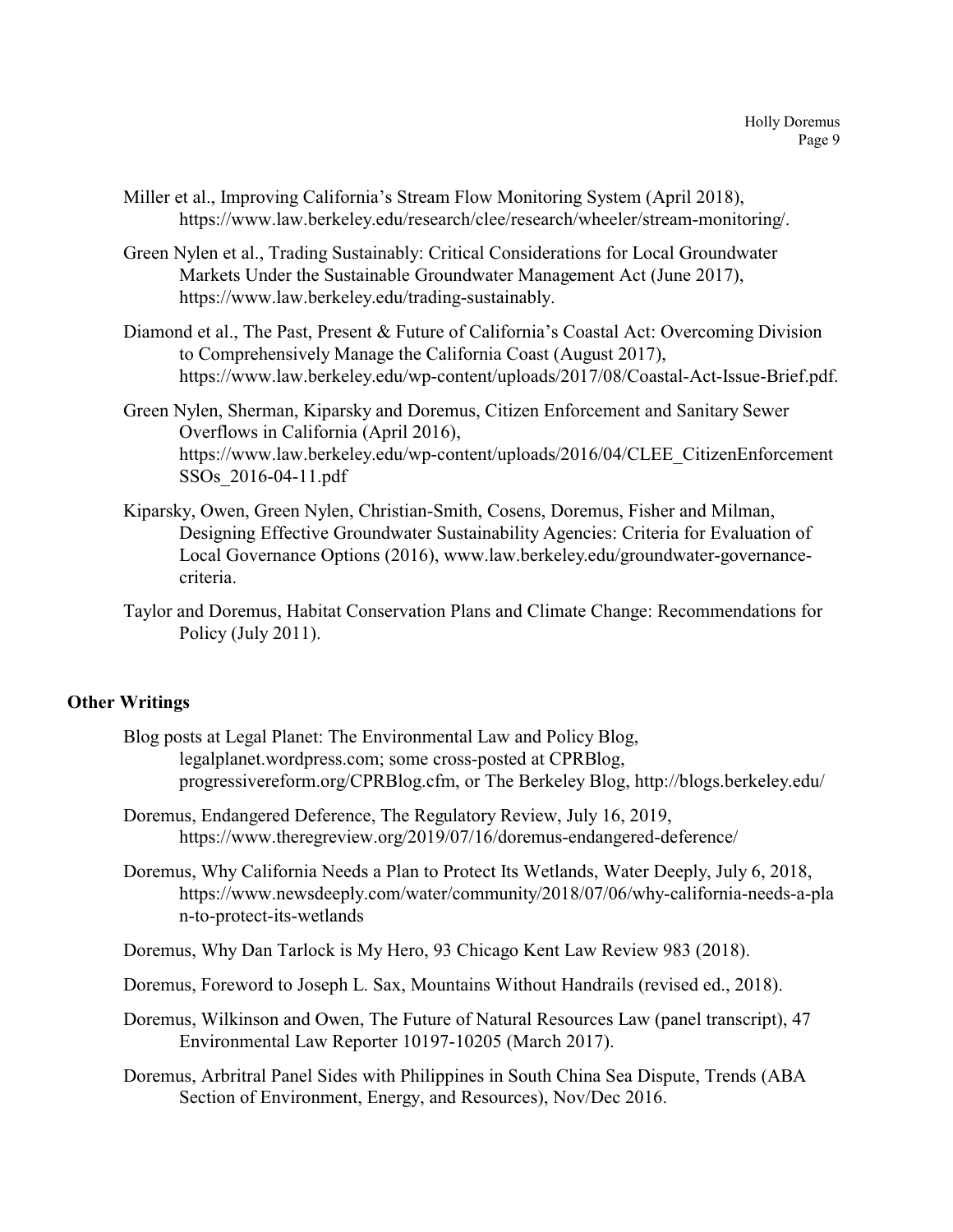- Water: California in a Global Context, Bulletin of the American Academy of Arts and Sciences, Spring 2016, 8-10.
- Kiparsky and Doremus, California Needs Strong, Fair and Effective Groundwater Agencies, The Fresno Bee, May 16, 2016, http://www.fresnobee.com/opinion/opn-columns-blogs/article77910362.html
- Doremus and Infelise, Foreword to the 2016 Annual Review, 43 Ecology Law Quarterly 237 (2016).
- Doremus and Infelise, Foreword to the 2014 Annual Review, 41 Ecology Law Quarterly 171 (2014).
- Infelise and Doremus, Foreword to the 2012 Annual Review, 39 Ecology Law Quarterly 239 (2012).
- Doremus, The Law's Great Strength, Room for Debate on Saving Species as the Climate Changes, New York Times, Apr. 20, 2011, http://www.nytimes.com/roomfordebate/2011/04/20/saving-endangered-species-as-the-c limate-changes/the-laws-great-strength
- Doremus, The Persistent Problem of Standing in Environmental Law, 40 Environmental Law Reporter 10956-57 (2010).
- Biber and Doremus, Gulf Oil Spill: Obama's Regulatory Response Falls Short, Los Angeles Times, May 20, 2010.
- Infelise and Doremus, Foreword to the 2010 Annual Review, 37 Ecology L.Q. 277-285 (2010).
- Doremus, Water Law 103: Water Federalism, Part 2, ABA 29th Annual Water Law Conference (2010).
- Doremus and Infelise, Foreword to the Annual Review, 36 Ecology L.Q. 201-207 (2009).
- Doremus, "Fixing Science in the Environmental Agencies," in Blue Sky: New Ideas for the Obama Administration, http://ideas.berkeleylawblogs.org/ (2009).
- Doremus, Book Review: Large-Scale Ecosystem Restoration: Five Case Studies from the United States, Mary Doyle and Cynthia A. Drew, eds., 27 Ecological Restoration 227- 228 (2009).
- Doremus, "A Challenge for the Obama Team: Put Science and Federal Scientists to Better Use," 36 Ecology Law Currents 151 (2009).
- Doremus, "Free-Willy-Nilly: What Does the Supreme Court Ruling on Navy Sonar Mean for the Whales?," slate.com (Nov. 14, 2008).

Doremus, "Polar Bears in Limbo," slate.com (May 20, 2008).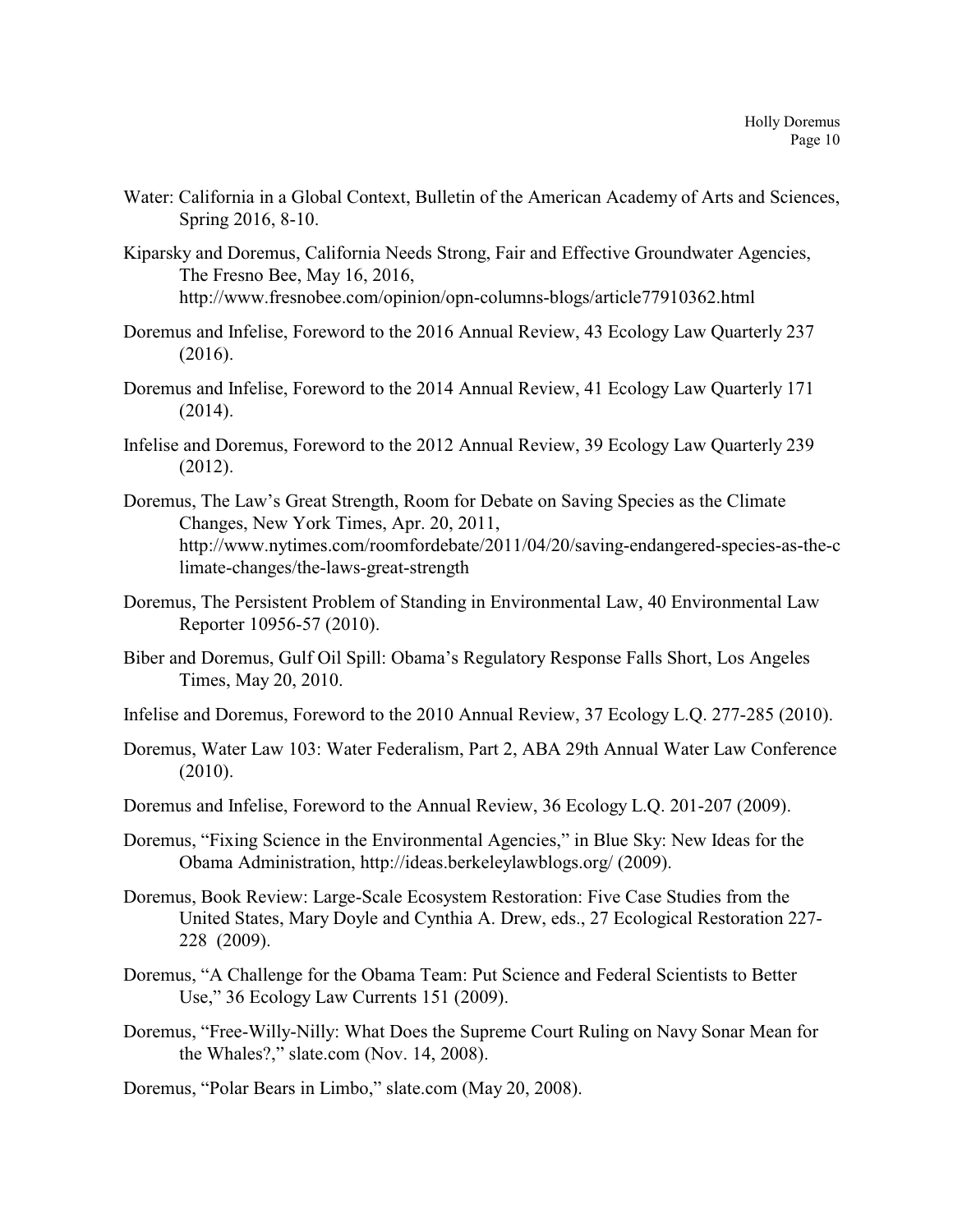Doremus, "Polar Bear Politics," slate.com (Jan. 17, 2008).

- Doremus, Environmental Law in the Roberts Court: A Tale of Three Cases, American Bar Association, Section on Environment, Energy and Resources, *Trends* (Jan./Feb. 2008).
- Doremus, Buehring, and Gerhart, "Hydropower Relicensing in a Changing Environment: Barriers to and Opportunities for Improved Coordination and Flexibility," Project Report (Aug. 2007).
- Doremus, Tennessee Valley Authority v. Hill, Encyclopedia of the Supreme Court of the United States (Thomson-Gale, 2008).
- Doremus, Inspiring a New Commitment (Book Review), 20 Conservation Biology 1830-31 (2006).
- Doremus, Protecting Endangered Species, Center for Progressive Reform Perspective (2006), posted at http://www.progressivereform.org/perspectives/endangered\_species.cfm.
- Doremus, Endangered Species Act Gets Listed (op-ed), Christian Science Monitor, Sept. 29, 2005.
- Doremus, Conservation Policy: A Policy Portfolio Approach to Biodiversity Protection on Private Lands, in Principles of Conservation Biology, 3d ed., Martha J. Groom, Gary K. Meffe and C. Ronald Carroll, eds. 641-643 (Sinauer Associates, Inc., 2005).
- Doremus, What People Want from Wolves (Book Review), 18 Conservation Biology 1163- 1164 (2004).
- Doremus, Symposium Introduction: Environmental Ethics and Environmental Law: Harmony, Dissonance, Cacophony, or Irrelevance? 37 U.C. DAVIS. L. REV. 1-11 and 27 ENVIRONS 1-11 (2003).
- Doremus and Pagel, Delisting of Species Under the ESA (response to letter to the editor), Conservation Biology 652-653 (2003).
- Doremus, Agriculture and the Environment: Introduction to the Conference Issue, 25 Environs 47-51 (2002).
- Doremus, Review of Regulatory Takings: Law, Economics, and Politics, by William A. Fischel, 19 Legal Studies Forum 429 (1995).
- Doremus and Blevins, Purification and Characterization of a Specific Nucleoside Diphosphatase from Soybean Root Nodules, 87 Plant Physiology 41 (1988).
- Doremus and Blevins, Nucleoside Diphosphatase and 5'-Nucleotidase Activities of Soybean Root Nodules and Other Tissues, 87 Plant Physiology 36 (1988).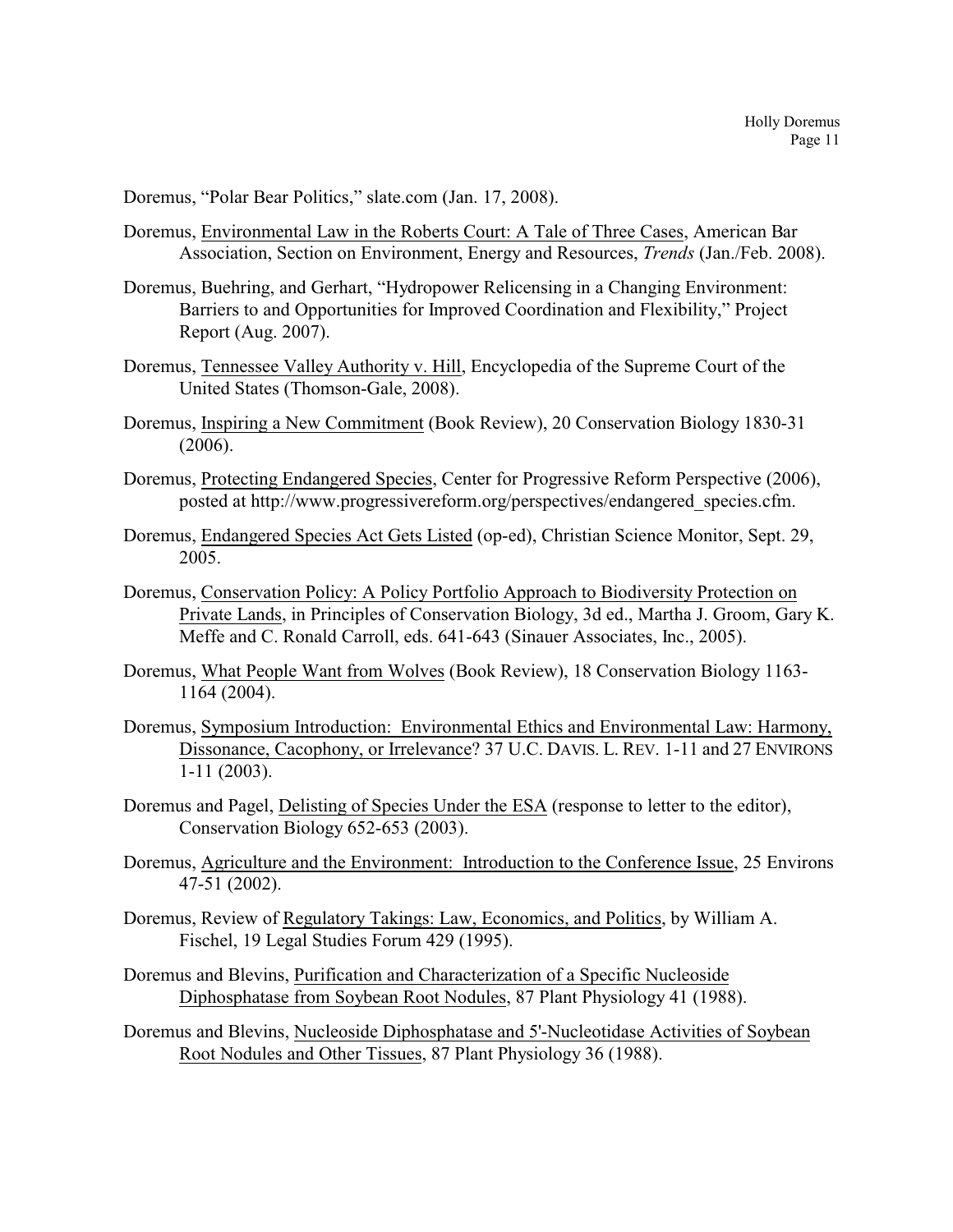- Doremus and Jagendorf, Site of Synthesis of the Enzymes of the Pyrimidine Biosynthetic Pathway in Oat (Avena sativa L.) Leaves, 83 Plant Physiology 657 (1987).
- Doremus, Organization of the Pathway of de novo Pyrimidine Nucleotide Biosynthesis in Pea (Pisum sativum L. cv Progress No. 9) Leaves, 250 Archives of Biochemistry and Biophysics 112 (1986).

Doremus and Jagendorf, Subcellular Localization of the Pathway of de novo Pyrimidine Nucleotide Biosynthesis in Pea Leaves, 79 Plant Physiology 856 (1985).

## **INVITED PRESENTATIONS**:

- Moderator, "The Klamath Water Wars Twenty Years Later, Part 2," Dividing the Waters, National Judicial Council, (scheduled, August 2021)
- Moderator, "The Klamath Water Wars Twenty Years Later, Part 1, Irreconcilable Promises: Indian Water Rights vs Reclamation Era Expectations," Dividing the Waters, National Judicial Council, April 2021
- Commentator, "Wildlife as Property Owners: A New Conception of Animal Rights," Case Western Reserve University School of Law, Mar. 2021
- Moderator, "A Practical Discussion of Easements (featuring Martin's Beach)," Berkeley Law, Nov. 2020
- "Clean Water Act Overview," Environmental Law Institute, Basics of the Clean Water Act, June 2020 (ELI Summer School 2020)
- "Closing Thoughts," Symposium, Saving a Bug's Life: Legal Solutions to Combat Insect Biodiversity Decline and the Sixth Mass Extinction, U.C. Davis School of Law, Davis, CA, March 2020
- "Setting the Stage: The Historical and Current Context of the Endangered Species Act," Rocky Mountain Mineral Law Foundation, Program on Endangered Species Act and Other Wildlife, Denver, CO, Oct. 2019
- "The Equities of Fishery Allocation and Reallocation, and Why They Matter," Jon Van Dyke Institute / Korea Institute of Science and Technology / East-West Center, Conference on Ocean Science, Ocean Policy and Sustainability in the Pacfic and East Asia, Honolulu, HI, Sept. 2019
- "Conservation Equity," Texas A&M Law School, Enviroschmooze, Fort Worth, TX, Aug. 2019
- "The Public Trust Doctrine, Groundwater, and the Linkage Problem," Rocky Mountain Mineral Law Foundation, 65th Annual Institute, Monterey, CA, July 2019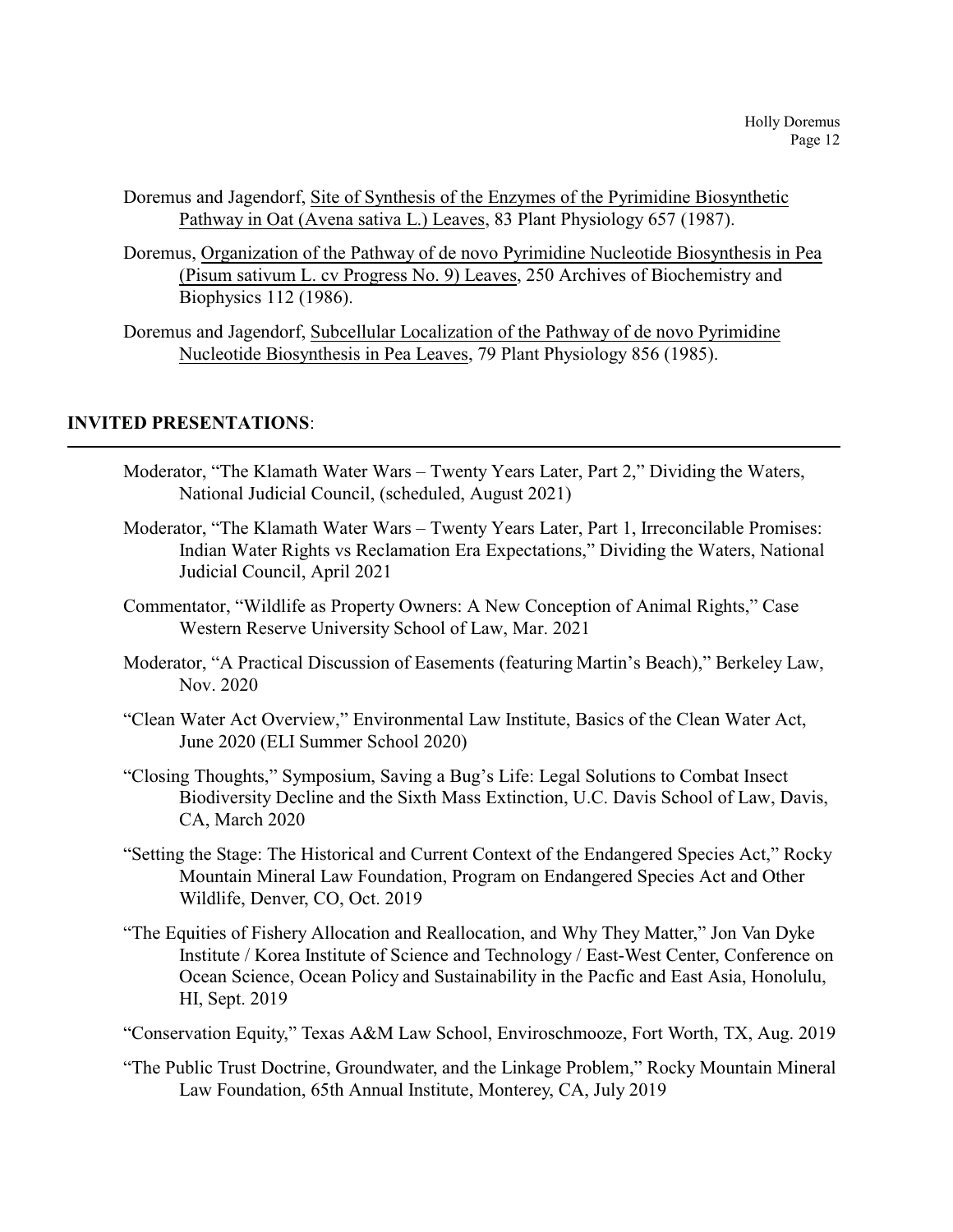- "Climate Policy and Law," Environmental Science, Policy and Management 15 guest lecture, Berkeley, CA, March 2019
- "Can (and Should) National Park Visitors Help Finance Conservation Efforts Beyond Park Boundaries?," Getches-Wilkinson Center 2019 Martz Winter Symposium, Boulder, CO, March 2019
- "Utopia/Dystopia: The Environmental Transition Problem," Utopia/Dystopia: Imagining the Future: An On the Same Page Panel, UC Berkeley, Berkeley, CA, October 2018
- "The Past, Present, and Future of US Conservation Law," Wildlife Seminar, UC Berkeley, Berkeley, CA, October 2018
- Panelist, "Trump Administration Environmental Policies Disaster, Good, or Bluster?," Alameda County Bar Association, Environmental Law Section, Oakland, CA, September 2018
- "What are the Social and Legal Implications of/Considerations for Scientific Deliberation about the Taxonomy of Extant Species?," invited presentation to the National Research Council Committee on Assessing the Taxonomic Status of the Red Wolf and the Mexican Gray Wolf, Washington, D.C., September 2018
- "How Property Rights Advocates Can Stop Worrying and Learn to Love Adaptive Water Rights," Environmental Law Colloquium, Northwestern University Pritzker School of Law, Chicago, Illinois, Feb. 2018.
- Panelist, "Recent Environmental Law Developments in the U.S. Supreme Court and Ninth Circuit Court of Appeals," 26th Annual Environmental Law Conference at Yosemite, State Bar of California, Environmental Law Section, Fish Camp, California, October 2017.
- "The Importance of Adaptive Water Rights," 14th Annual Brigham-Kanner Property Rights Conference, William and Mary Law School, Williamsburg, Virginia, Oct. 2017.
- Panelist, "Shakings from the Third Branch," Bar Association of San Francisco, San Francisco, Sept. 2017.
- "Climate Change and Institutional Reshuffling," Conference on Oceans and Climate Change Governance: Integrating Regulatory Initiatives & Addressing Governance Gaps, Law of the Sea Institute, World Maritime University, Korea Institute of Ocean Science & Technology, Malmo, Sweden, Aug. 2017.
- "The Hydraulic Society Revisited," commenter, UC Berkeley, April 2017.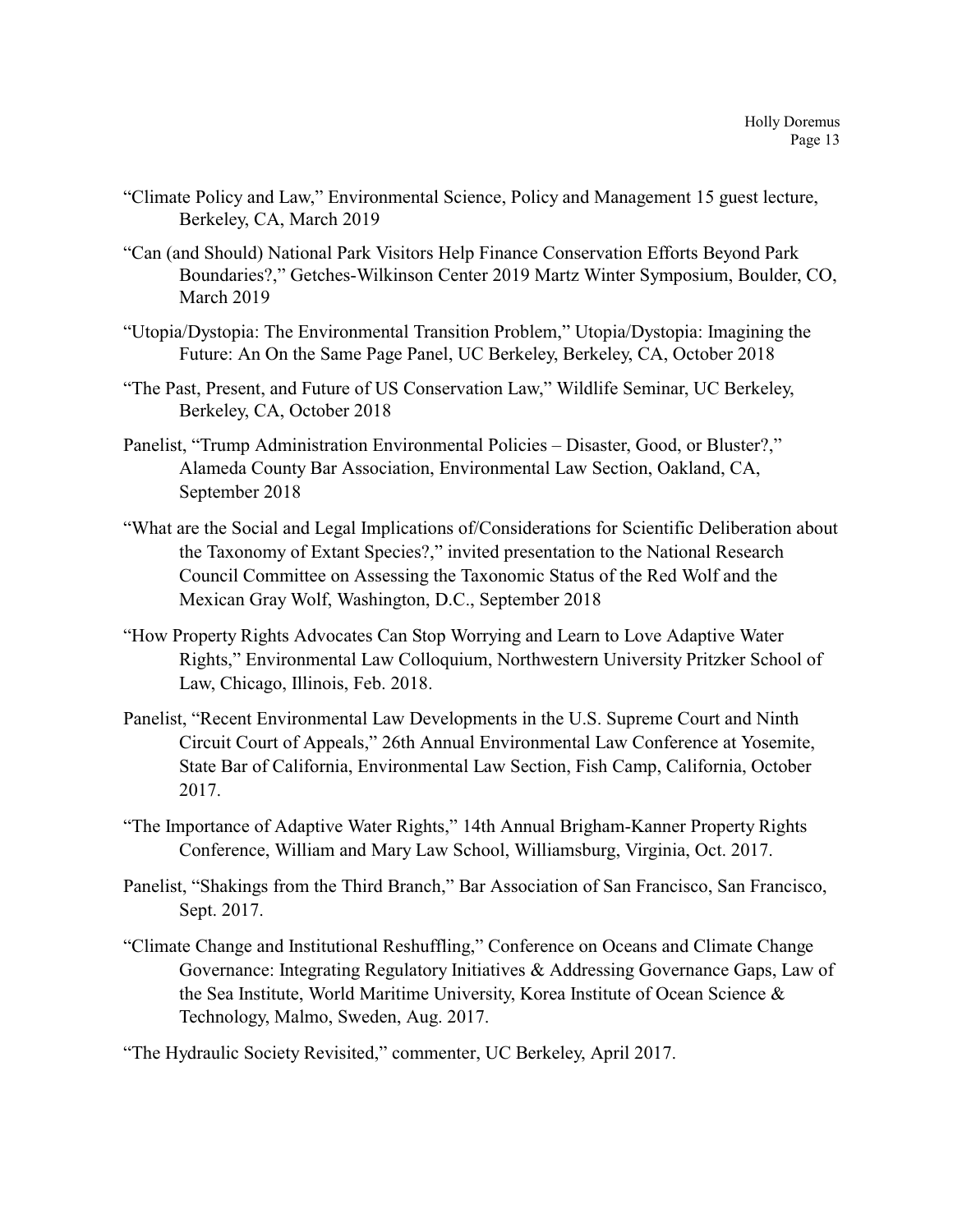- "ESA and Climate Change: Collision Course?," panelist, California Water Policy Conference 26 San Diego, California, April 2017.
- "Is Adaptive Management Adaptive for Dynamic Systems?", LSU Climate and Energy Conference, Baton Rouge, Louisiana, March 2017.
- "Integrating Water Quality and Water Allocation," McGeorge Water Law Symposium, Sacramento, California, March 2017.
- "Confronting Uncomfortable Realities: Three Themes," Symposium on The Future of Environmental Law, U.S. Department of Justice, Environment & Natural Resources Division, Washington, DC, Nov. 2016.
- "The Klamath Agreement: What Happened and What Does it Mean?" Panel discussion, UC Berkeley Institute of International Studies, Berkeley, California, Nov. 2016.
- "Lessons and Next Steps," Marine Environmental Protection in Asia: Regional Implementation of IMO Conventions, Centre for International Law, National University of Singapore, Korea Institute of Ocean Science & Technology, Law of the Sea Institute, University of California, Berkeley, Singapore, Aug. 2016.
- Panelist, "Supreme-ly Significant: Environmental Cases in the Supreme Court and the Circuits," Bar Association of San Francisco, Environmental Law Section, San Francisco, California, June 2016.
- "Sustainability in Motion," Keynote Speech, Second Annual Sustainability Conference of Legal Educators, Arizona State University, Sandra Day O'Connor College of Law, Tempe, Arizona, May 2016.
- American Academy of Arts and Science, 2032nd Stated Meeting, Water: California in a Global Context, Stanford University, Palo Alto, California, Feb. 2016.
- "The Listing and Delisting Process," Rocky Mountain Mineral Law Foundation, Endangered Species Act: Current and Emerging Issues Affecting Resource Development, Denver, Colorado, Nov. 2015.
- Panelist, "Recent Developments in the U.S. Supreme Court, Ninth Circuit, and California Supreme Court," California State Bar, Environmental Law Section, Environmental Law Conference at Yosemite, Fish Camp, California, Oct. 2015.
- "Environmental Law Scholarship: Goals, Capacities, and Conscious Choices," Keynote Address, Vermont Law School Colloquium on Environmental Scholarship, South Royalton, Vermont, Oct. 2015.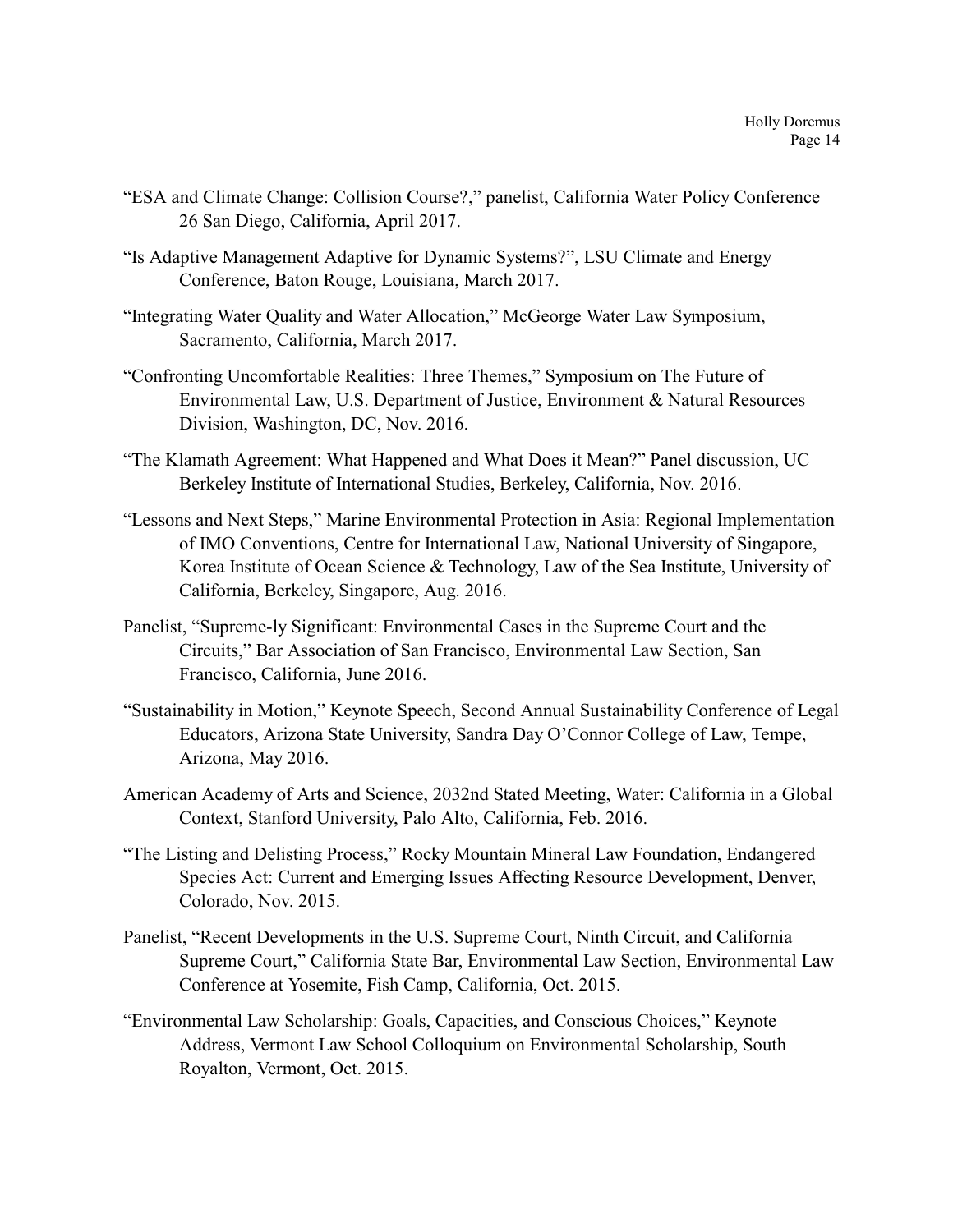- Panelist, "The Interplay of Science and Policy," Symposium on Integrating Biology and Paleobiology to Enhance Conservation of Terrestrial Ecosystems on a Rapidly Changing Planet, Berkeley Initiative on Global Change Biology, Berkeley, California, Sept. 2015.
- "Law, Values, and River Management," Bureau of Reclamation, Glen Canyon Adaptive Management Work Group Annual Meeting, Tempe, Arizona, Aug. 2015.
- "Principled Conservation Goals for an Unnatural, Ahistorical World, UCLA School of Law, Climate and Energy Law Workshop, Los Angeles, California, Mar. 2015.
- "Principled Conservation Goals for an Unnatural, Ahistorical World," Denver University Sturm College of Law, Environmental Law Workshop, Feb. 2015.
- "Institutional Design and the Agency Science Problem: A Proposal for a Research Agenda," Texas Law Review Symposium, Austin, Texas, Jan. 2015.
- "Scientific and Policy Integrity in Ocean Resource Management," Pew Marine Fellows Annual Meeting, Sausalito, California, Nov. 2014.
- "Identifying Conservation Goals for an Unnatural, Ahistorical World," U.C. Davis Geography Department Seminar, Davis, California, Dec. 2014.
- "Identifying Conservation Goals for an Ahistorical World," U.C. Berkeley Wildlife Seminar, Berkeley, California, Sept. 2014.
- "Environmental Protection in Times of Drought," Stanford Workshop on Water Governance and Climate Change, Palo Alto, California, Sept. 2014.
- "Joe Sax: An Appreciation," 17<sup>th</sup> Annual Conference on Litigating Takings Challenges to Land Use and Environmental Regulations, UC Davis School of Law, Davis, California, Sept. 2014.
- "Conservation Goals in an Ahistorical World," Research Roundtable on Climate Change and Natural Preservation: Adaptation Litigation, Oceans, and Other Topics, Searle Center on Law, Regulation, and Economic Growth, Northwestern University, Chicago, Illinois, July 2014.
- "The Supreme Court and the Planet," Panelist, Bar Association of San Francisco, San Francisco, California, June 2014.
- "Science and Policy in Endangered Species Conservation," Daniel Goodman Memorial Symposium, Bozeman, Montana, Mar. 2014.
- "The Endangered Species Act in a Changing Climate," Natural Resources Law and Policy Workshop, Stanford Law School, Palo Alto, California, Nov. 2013.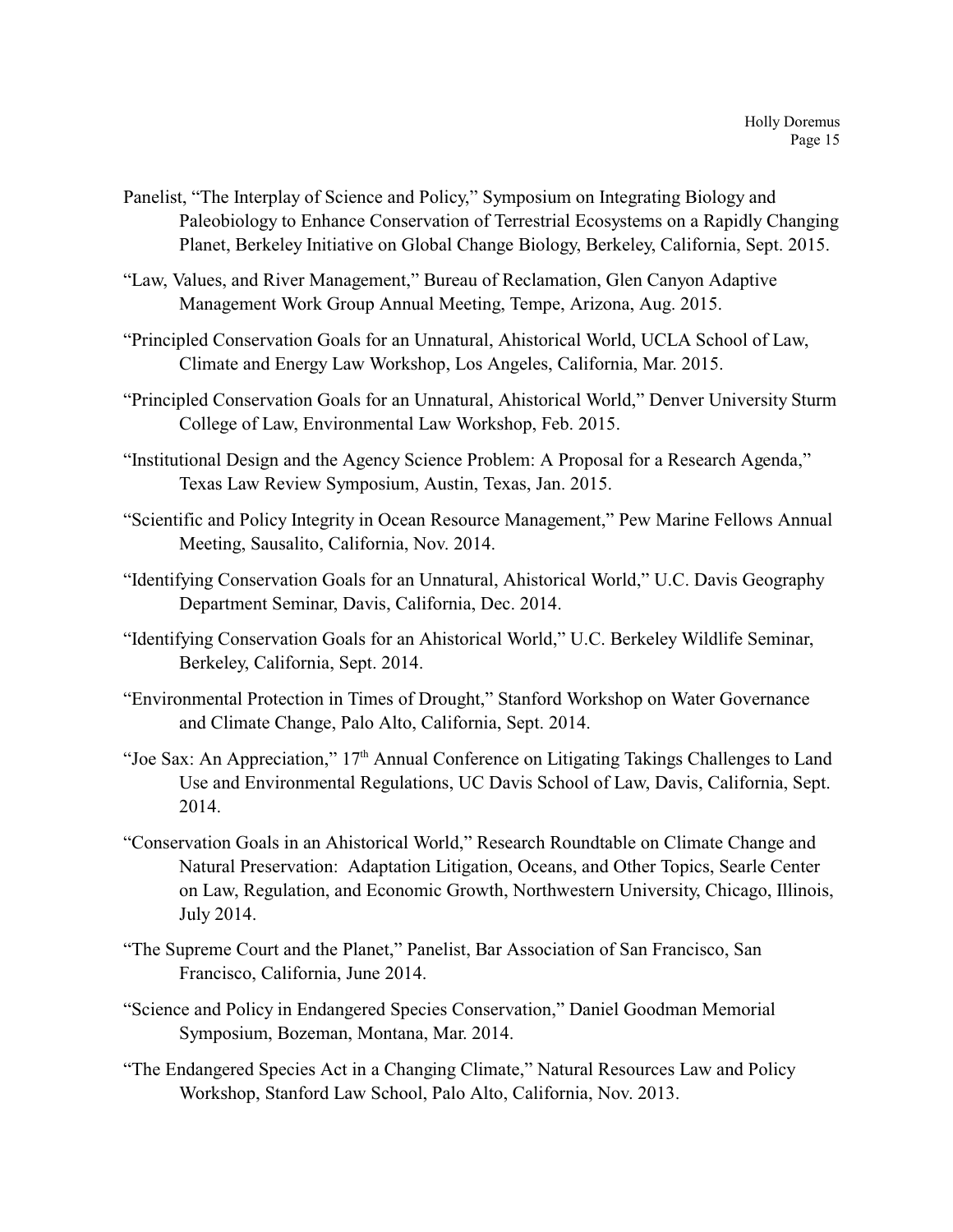- "Property Rights in Times of Transition," Tenth Annual Brigham-Kanner Property Rights Conference, William and Mary Law School, Williamsburg, Virginia, Oct. 2013.
- "Forecasting the Future," The Endangered Species Act at 40: Examining Its Past and Exploring Its Future, University of California, Davis, Oct. 2013.
- "Institutional Architecture and Information Flow," Workshop on Information and Communication Technologies and Environmental Regulation: Developing a Research Agenda, Galway, Ireland, June 2013.
- Commentator, "Free Market Environmentalism," Federalist Society, UC Berkeley School of Law, March 2013.
- "The ESA: Static Law Meets Dynamic World," Endangered Species Act Conference, CLE International, San Francisco, California, March 2013.
- Commentator, Sawyer Seminar, Speciesism and the Future of Humanity, Berkeley, California, February 2013.
- "Finding Common Ground in the Klamath Basin," Moderator, California Water Law Symposium, Davis, California, January 2013.
- "Is the Law Failing the West's Amphibians?," Plenary presentation, California/Nevada Amphibian Population Task Force Annual Meeting, Humboldt State University, Arcata, California, January 2013.
- Commentator, "The Broad View: Lessons to Inform Next Generation Compliance," Workshop on Next Generation Environmental Compliance, Washington, D.C., December 2012.
- "Making Good Use of Science in Environmental Policy," Ocean University of China, Qingdao, China, October 2012.
- "Can U.S. Biodiversity Law Deal With Climate Change?," Ocean University of China, Qingdao, China, October 2012.
- Panelist, "Narrow Issues, Big Decisions: U.S. Supreme Court Docket 2011-2012 and Beyond," Bar Association of San Francisco, San Francisco, July 2012.
- "The Possibilities and Limits of Tradeable Permits for Ocean Biodiversity Management," Law of the Sea Institute Conference, Securing the Ocean for the Next Generation, Seoul, Korea, May 2012.
- "Sackett v. EPA," Western States Project Membership Training Conference, Boise, Idaho, May 2012.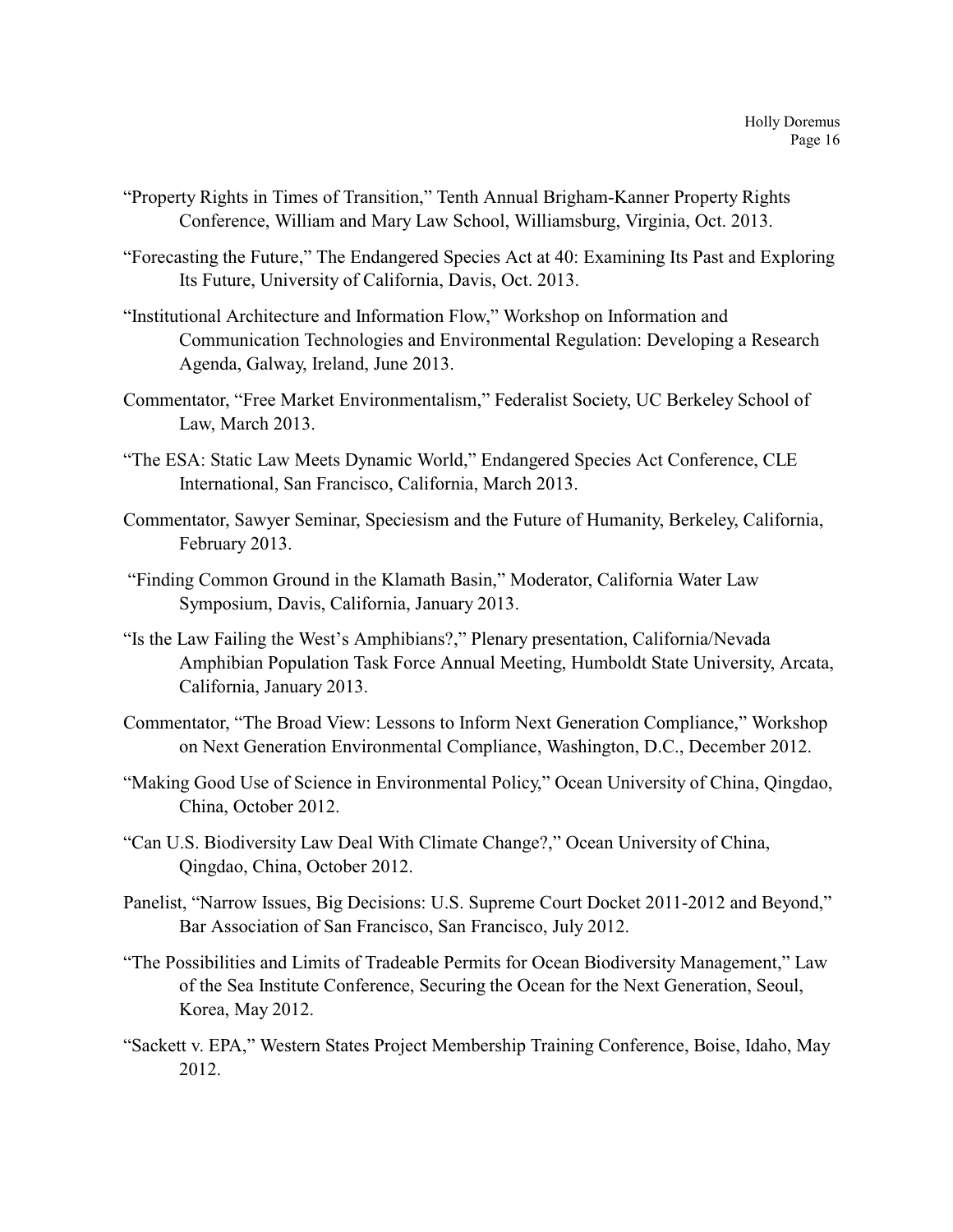- "Adaptive Management: Knowing When to Say When," UC Davis Economics, Ecology and Policy Seminar, Davis, California, Apr. 2012.
- Panelist, "Twenty-Five Years of Environmental Law," National Association of Environmental Law Societies Annual Conference, University of Michigan Law School, Ann Arbor, Michigan, Mar. 2012.
- "The Clean Water Act as an Ecosystem Protection Tool," Conference on the Clean Water Act at 40, George Washington University Law School, Washington, D.C., Mar. 2012.
- "Introductory Remarks," California Water Law Symposium, Berkeley, California, Jan. 2012.
- "Salmon, Smelt and Science in the Bay-Delta," Society for Conservation Biology, Berkeley Chapter, Berkeley, California, Dec. 2011.
- "Climate Change and the Evolution of Property Rights," UC Berkeley Institute of International Studies, Seminar on Water Management in Mediterranean Climates: Past and Future Adaptation, Berkeley, California, Nov. 2011.
- Panelist, "Supreme Court and Ninth Circuit Update," California State Bar, Environmental Law Section, Environmental Law Conference at Yosemite, Fish Camp, California, Oct. 2011.
- "Institutional Learning and Regulatory Evolution," Symposium on Integrating Evolution Into Policy, Ecological Society of America, Annual Meeting, Austin, Texas, Aug. 2011.
- "The Institutional Context of Natural Resource Management Science and Why It Matters," Faculty Colloquium, University of Hawai`i, William S. Richardson School of Law, Honolulu, Hawai`i, April 2011.
- "Looking Toward the Future of U.S. Wildlife and U.S. Wildlife Law," Environmental Law Program Colloquium, University of Hawai`i, William S. Richardson School of Law, Honolulu, Hawai`i, April 2011.
- "The Endangered Species Act in the Twenty-First Century," Symposium on Wildlife Conservation in the 21st Century, Wallace Stegner Center for Land, Resources and the Environment, University of Utah S.J. Quinney College of Law, Salt Lake City, Utah, March 2011.
- "Lessons for Pre-Permitting Environmental Review," Symposium on Learning From Disaster: Lessons from the Gulf of Mexico, Boston College Law School, November 2010.
- "Adaptive Management and Information," Environment and Energy Workshop, Stanford Law School, November 2010.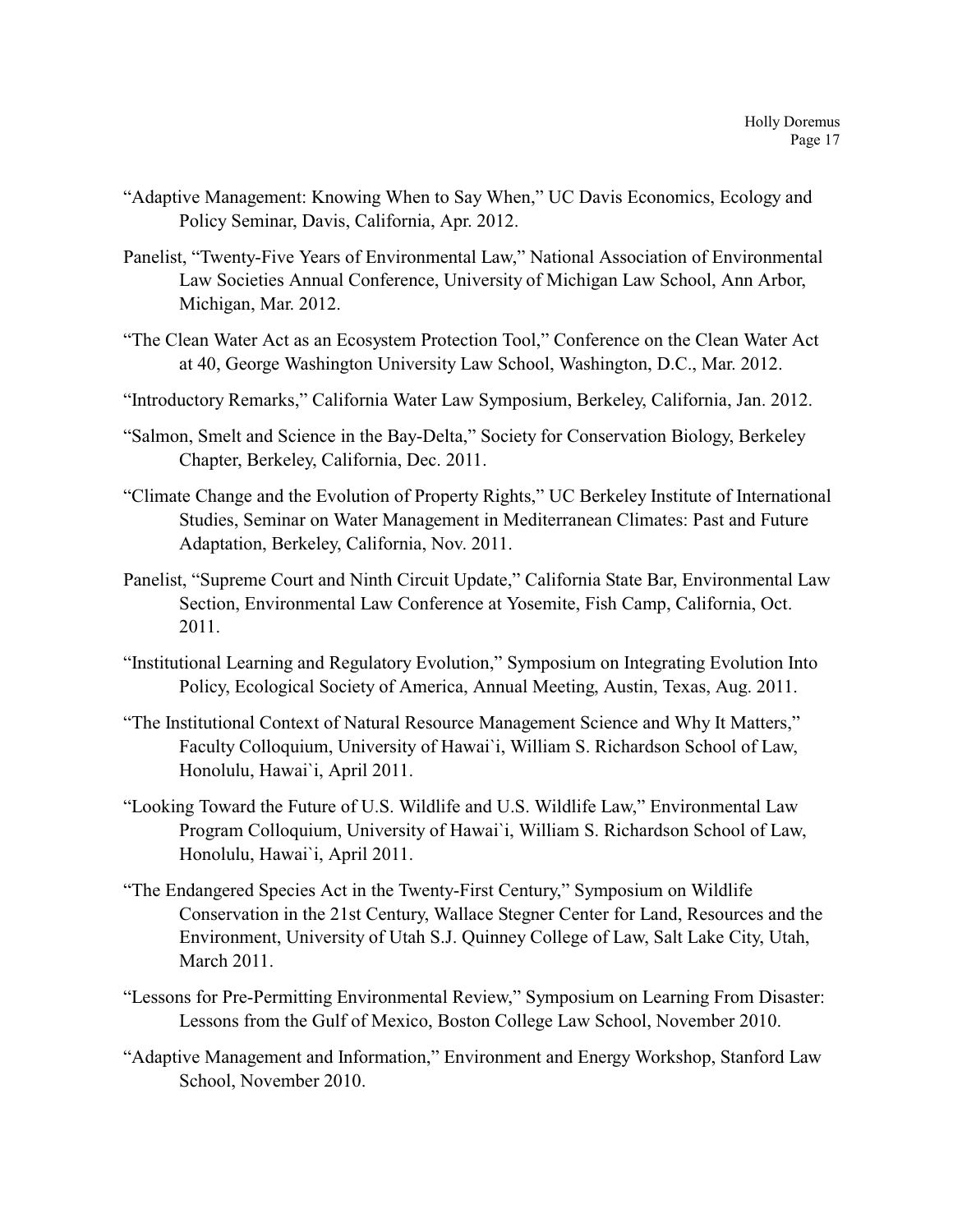- "Environmental Review and the Deepwater Horizon Disaster," American Bar Association Section of Individual Rights and Responsibilities Fall Conference, Memphis, Tennessee, October 2010.
- "Adaptive Management and Information," Symposium on Adaptation and Resiliency in Legal Systems, University of North Carolina School of Law, Chapel Hill, North Carolina, October 2010.
- Panelist, "Environmental Impacts of the Deepwater Horizon Oil Spill: A Failure of Oversight?," American Bar Association, Section of Individual Rights and Responsibilities, Teleconference/Webcast, August 2010.
- "Lessons from the Clean Water Act Cases," Symposium, Celebrating Thirty Years on the Bench: The Honorable Thelton E. Henderson, Berkeley, California, April 2010.
- "From Oak to Windswept Pine: Searching for Law that Bends Without Breaking," University of San Diego, 2d Annual Climate and Energy Law Symposium, San Diego, California, April 2010.
- "Climate Change and the Endangered Species Act," 4th Annual Endangered Species Act Conference, CLE International, San Diego, California, April 2010.
- Moderator, Panel on Citizen Standing and Access to the Courts, Environmental Protection in the Balance: Citizens, Courts, and the Constitution, Berkeley Law, Georgetown University Law Center, Environmental Law Institute, Washington, D.C., February 2010.
- "Water Law 103," American Bar Association Section of Environment, Energy and Resources, 28th Annual Water Law Conference, San Diego, California, February 2010.
- Panelist, "Protecting Wildlife in an Uncertain Climate," Planning and Conservation League Conference, Greening California's Landscapes: Smart Solutions for a New Era, Sacramento, California, January 2010.
- Panelist, "Adaptive Management in the 21st Century: Pieces of the Puzzle," Center for Progressive Reform Semi-Annual Meeting, Loyola University College of Law, New Orleans, Louisiana, Jan. 2010.
- Panelist, "Is Water Regulation a Taking?," Conference on Litigating Regulatory Takings Challenges to Land Use and Environmental Regulations, Vermont Law School, South Royalton, Vermont, Nov. 2009.
- "The Klamath Water Conflict," Native American Law Student Speaker Series, Berkeley Law, Oct. 2009.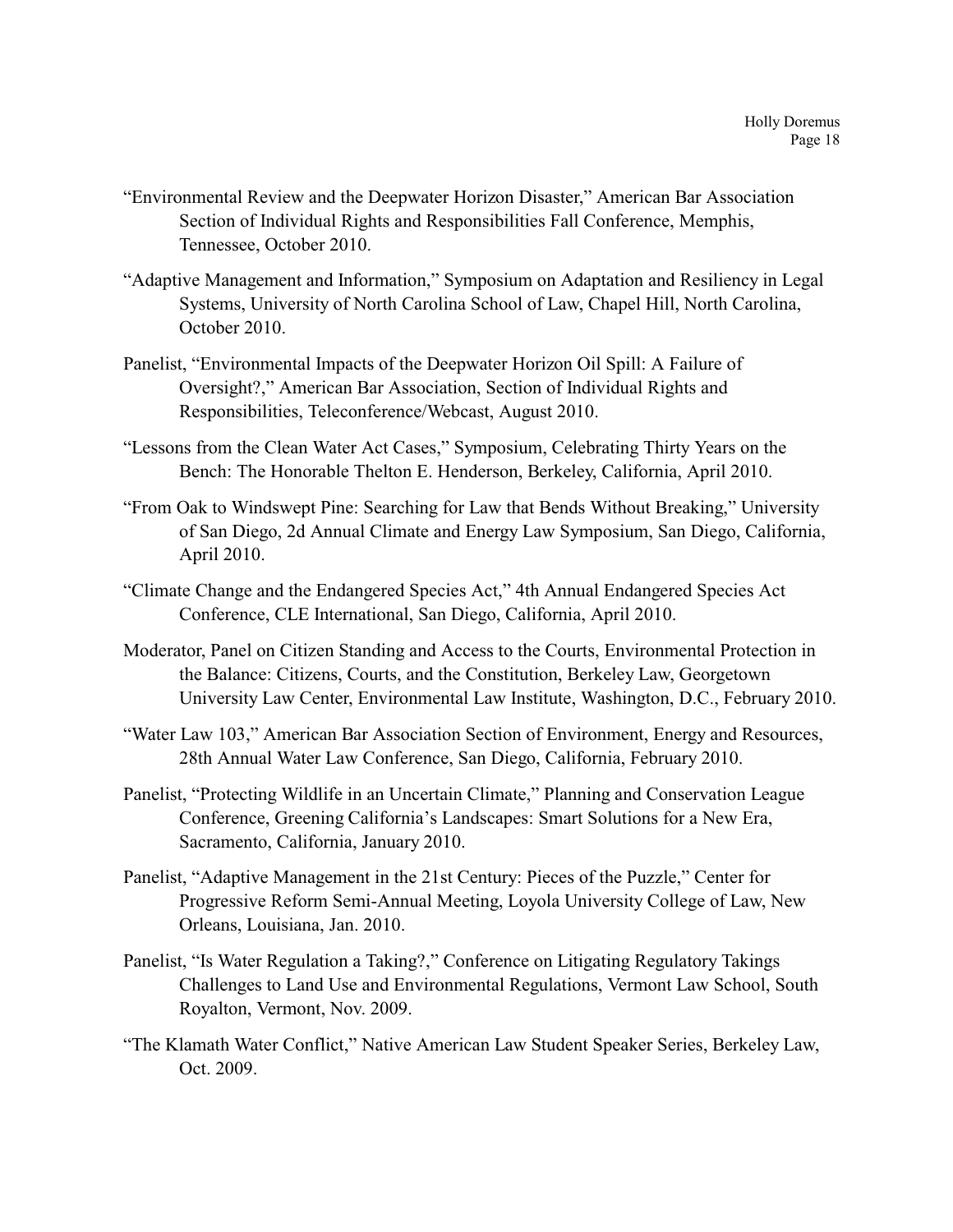- Moderator, "David v. Goliath: But Who Is Whom? The Federal and California Endangered Species Acts in an Era of Declining Species and Climate Change," State Bar of California, Environmental Law Section, 2009 Environmental Law Conference at Yosemite, Fish Camp, California, Oct. 2009.
- "Climate Change and the Evolution of Property Rights," University of California, Irvine, School of Law, Irvine, California, Oct. 2009.
- Commentator, Panel on Water and Equity, Conference on "Natural Resource Policy As If Equity Mattered," University of California, Berkeley, Oct. 2009.
- "Animal Migration Conservation," Commentator, Indiana University (Bloomington) Maurer School of Law, Bloomington, Indiana, Sept. 2009.
- "Static Law Meets Dynamic World," University of Michigan School of Law, Governance Workshop, Ann Arbor, Michigan, Sept. 2009.
- "How the Endangered Species Act Got Its Static Stripes in a Dynamic World," Washington University Journal of Law and Policy Symposium, St. Louis, Missouri, Mar. 2009.
- "Of Babies and Bathwater," Berkeley Climate Policy Idea Lab, Berkeley, California, Feb. 2009.
- Panelist, "The Taxonomy Problem," UC Davis Environmental Law Society Symposium, The Evolving Endangered Species Act, Davis, California, Feb. 2009.
- "Water War in the Klamath Basin," UC Cooperative Extension, Winter Ag Meeting, McArthur, California, Jan. 2009.
- "Institutional Challenges of Adaptive Management," California Native Plant Society Conservation Conference 2009, Sacramento, California, Jan. 2009.
- Panelist, "Climate Change: What Can We Expect in the Coming Year?," Center for Progressive Reform Semi-Annual Meeting, San Diego, California, Jan. 2009.
- "Climate Change and the Evolution of Property Rights," Energy and Resources Group Colloquium, University of California, Berkeley, Nov. 2008.
- "The Takings Issue in a Warming World," Georgetown Environmental Law and Policy Institute, 11th Annual CLE Conference on Litigating Takings and Other Legal Challenges to Land Use and Environmental Regulation, Stanford Law School, Stanford, California, Nov. 2008.
- "Global Warming Science and Policy," Faculty Workshop, Chicago-Kent School of Law, Chicago, Illinois, Sept. 2008.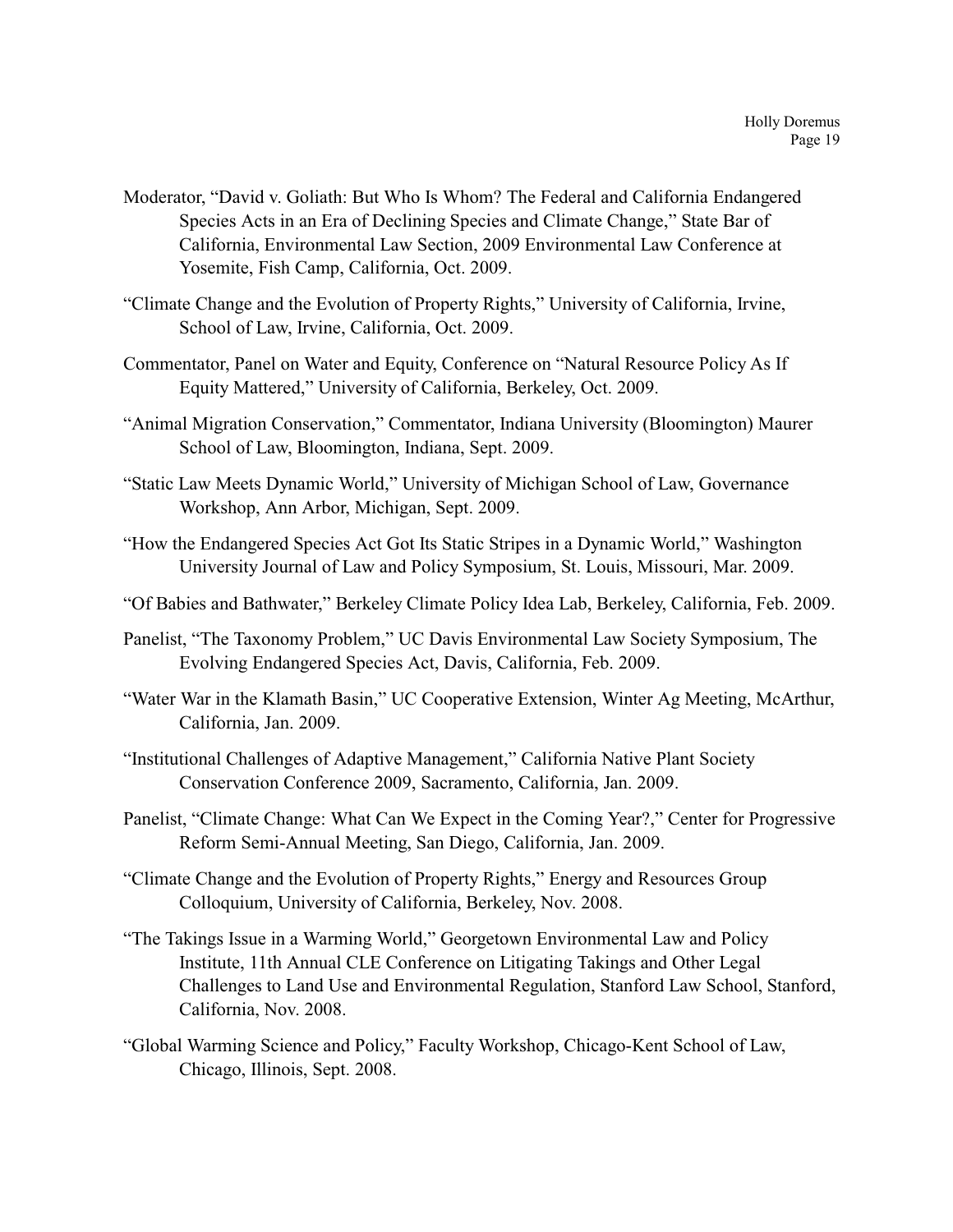- "Water War in the Klamath Basin," Klamath County Museum, Klamath Falls, Oregon, July 2008.
- Panelist, "Species and Habitats in the Changing West," Conference on Shifting Baselines and New Meridians: Water, Resources, Landscapes and the Transformation of the American West, University of Colorado, Natural Resources Law Center, Boulder, Colorado, June 2008.
- Panelist, "Setting Priorities and Making Tradeoffs," Workshop on Managing for a Healthy California Current Ecosystem, Environmental Law Institute and Law of the Sea Institute, University of California, Berkeley, Apr. 2008.
- Moderator, "Water Supply, Biodiversity and the Uncertain Future of the Sacramento-San Joaquin Delta," Conference on California and the Future of Environmental Law and Policy, University of California, Berkeley, Apr. 2008.
- Commentator, Opening Workshop, "A Water Framework for California: Insights from Innovative Approaches in Europe," University of California, Berkeley, Apr. 2008.
- Panelist, "Models of Federalism for Climate Change Policy," University of Arizona James E. Rogers College of Law, William H. Rehnquist Center, Federalism and Climate Change Conference, Tucson, Arizona, Feb. 2008.
- "Scientific Integrity and Political Integrity in Environmental Policy," Plenary Speaker, Bay Area Conservation Biology Symposium, Davis, California, Feb. 2008.
- "Scientific and Political Integrity in Environmental Policy," University of Texas School of Law, Texas Law Review Symposium, Austin, Texas, Feb. 2008.
- Panelist, "A Blockbuster Term in the United States Supreme Court," California State Bar, Environmental Law Section, 17th Annual Environmental Law Conference at Yosemite, Fish Camp, California, Oct. 2007.
- Panelist, "Environmental Law in the Supreme Court: How Well Does the Court Handle Complex Issues of Regulatory Authority?," Plenary Session, American Bar Association, Section of Environment, Energy, and Resources, 15th Annual Section Fall Meeting, Pittsburgh, PA, Sept. 2007.
- "National Association of Home Builders v. Defenders of Wildlife: What's Left of TVA v. Hill?," Sacramento County Bar Association Environmental Law Society Luncheon, Sacramento, CA, Sept. 2007.
- "The Challenges of Dynamic Water Management," ABA Section on International Law, Spring Meeting, Washington, D.C., May 2007.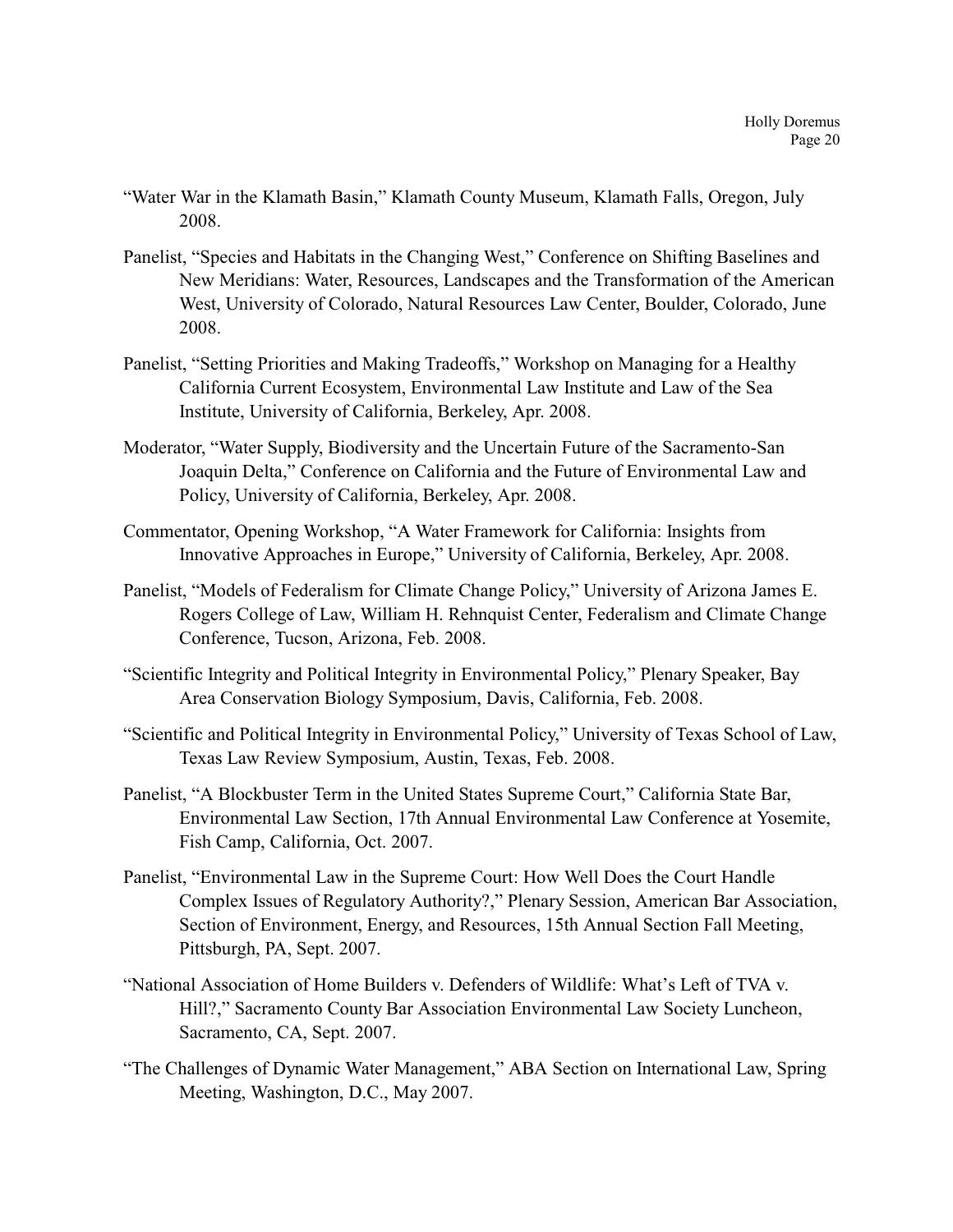- "Precaution, Science, and Learning While Doing in Natural Resource Management," Of Salmon, the Sound, and the Shifting Sands of Environmental Law - A National Perspective With a Look Forward at the Career of Bill Rodgers and the Power of Ideas, University of Washington School of Law, Apr. 2007.
- Panelist, "Massachusetts v. EPA," UC Davis Environmental Law Society, April 2007.
- "Sniffing for Leaks Along the Information Pipeline," Faculty Workshop, University of Oregon Law School, Mar. 2007.
- "Water Conflicts in the Klamath Basin," Development and Environment Seminar, Boalt Hall School of Law, Mar. 2007.
- "The Hard Truth About Adaptive Water Management," 2007 Frankel Environmental Law Symposium, Coping With Global Warming, UCLA School of Law, Mar. 2007
- Panelist, "Ecosystem Services Discussion," Bay Area Conservation Biology Symposium, Berkeley, CA, Feb. 2007.
- "Can Environmental Law Learn to Swim? The Legal Challenges of Protecting and Restoring Aquatic Environments," John Muir Institute, UC Davis, Environmental Solutions Series, Feb. 2007.
- "Doing Science in a Regulatory Agency Ethics, Politics, and Law," Colorado State University, Program for Interdisciplinary Mathematics, Ecology, and Statistics, Ethics in Ecology Seminar Series, Fort Collins, Colorado, Nov. 2006.
- "Multiple Species Habitat Conservation Planning," UC Division of Agriculture and Natural Resources, Center for Land Management, Davis, California, Nov. 2006.
- "Science and Politics in Environmental Policymaking Can This Marriage Be Saved?," Lunch Series on the Societal Implications of the Life Sciences, University of Minnesota, Consortium on Law and Values in Health, Environment, and the Life Sciences, Minneapolis, Minnesota, Nov. 2006.
- "Recent Developments in the Ninth Circuit and California Supreme Court," panelist, California State Bar, Environmental Law Section, 16th Annual Environmental Law Conference at Yosemite, Fish Camp, California, Oct. 2006.
- "Sniffing for Leaks Along the Information Pipeline," Environmental Law Workshop, Georgetown University Law Center, Sept. 2006.
- "Endangered Species Act Reform," Society for Conservation Biology, University of California, Davis, June 2006.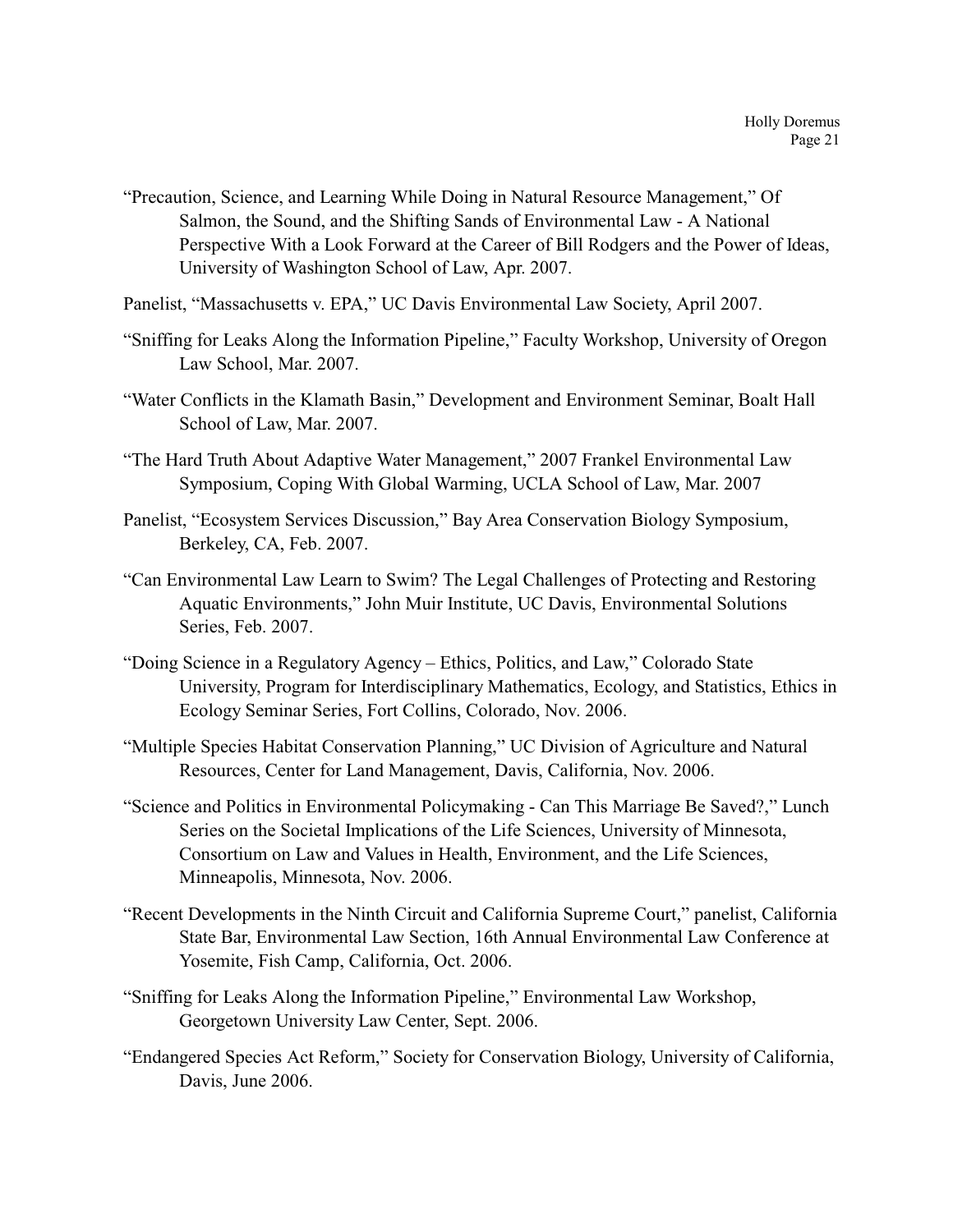- "The Endangered Species Act: Basics, Numbers, Hot Issues, and Prospects," Donald Bren School of Environmental Science and Management, University of California, Santa Barbara, May 2006.
- "The Information Problem in Natural Resource Regulation: What Don't We Know and Why Don't We Know It?," Conference on Missing Information: The Environmental Data Gaps in Conservation and Chemical Regulation, Indiana University School of Law, Bloomington, Indiana, March 2006.
- "The Problem of Critical Habitat," Land Conservation Lunch, University of California, Berkeley, February 2006.
- "Protecting California's Biodiversity: Who Needs the Feds?," Conference on California and the Future of Environmental Policy, University of California, Berkeley, February 2006.
- "Incorporating Science Into Natural Resources Regulation," Faculty Workshop, University of San Francisco School of Law, San Francisco, California, October 2005.
- "Endangered Species Federalism," Panel on Natural Resources Federalism, Boalt Hall School of Law, University of California, Berkeley, California, October 2005.
- "Reinvigorating the Marriage of Wonder and Power," Conference on Environmental Law / Environmental Letters, University of Virginia School of Law, Charlottesville, Virginia, October 2005.
- "Murky Waters: Law, Science and Conflict in the Klamath River Basin," Environmental Science, Policy, and Management Colloquium, University of California, Berkeley, California, September 2005.
- "The Prospects for Reauthorization or Reform of the ESA in the 109th Congress," presentation to the Society for Conservation Biology and the Environmental Law Society, Davis, CA, April 2005.
- "Translating Science Into Policy and to the Public," Conference on Water Management and Policy in the Great Plains: Implications of Drought and Climate Change, University of Nebraska College of Law, Lincoln, Nebraska, April 2005.
- Science, Judgment, and Controversy in Natural Resource Management, Edward W. Clyde Distinguished Scholar Lecture, University of Utah, S.J. Quinney College of Law, Salt Lake City, Utah, March 2005.
- "Science, Judgment, and Controversy in Natural Resource Management," faculty workshop, University of Arizona School of Law, Tucson, Arizona, February 2005.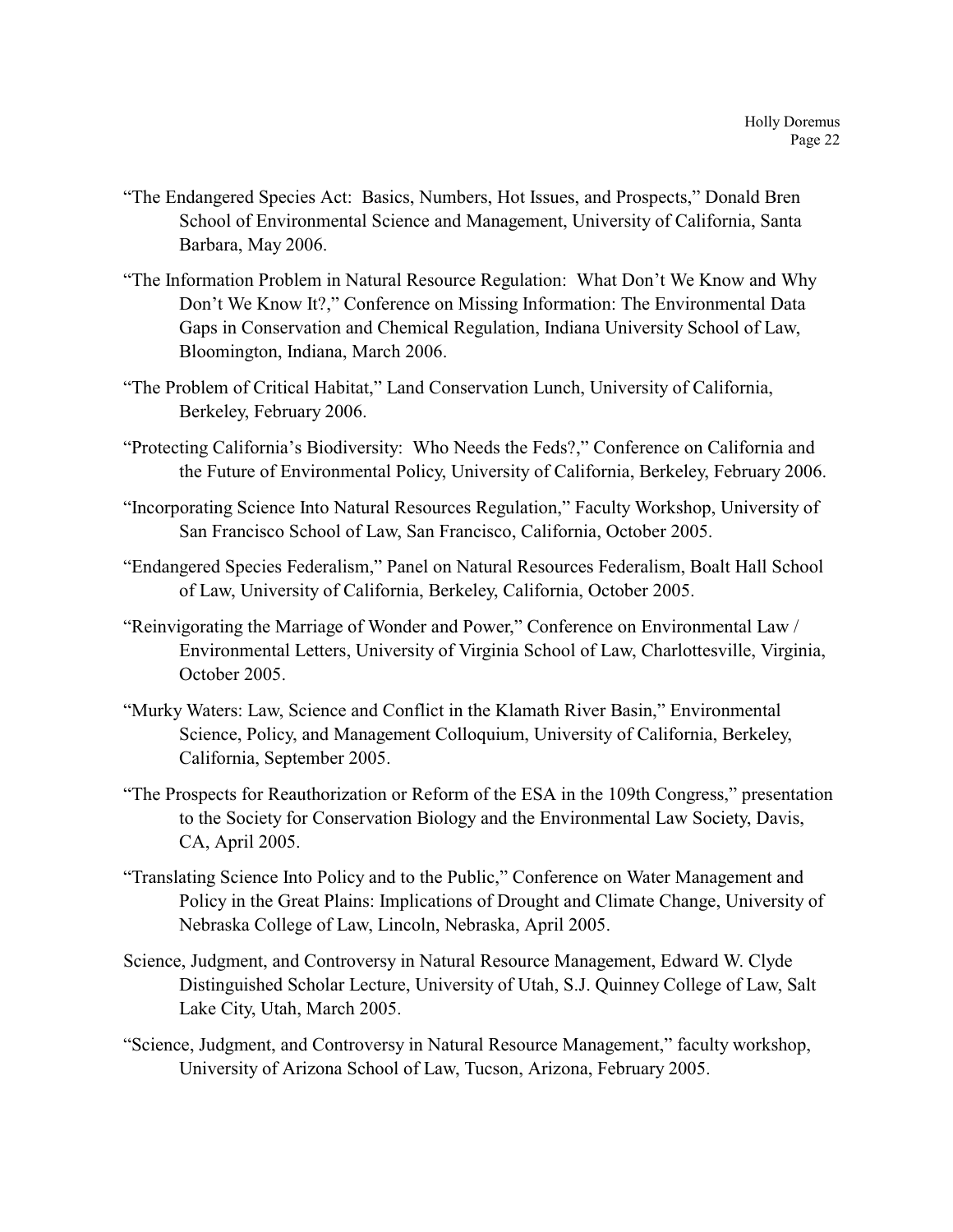- "Science Plays Defense: Natural Resource Management in the Bush Administration," faculty workshop, Boalt Hall School of Law (U.C. Berkeley), Berkeley, California, February 2005.
- "Science and Natural Resource Management in the Bush Administration," AALS Annual Meeting, Natural Resources Section, San Francisco, California, January 2005.
- "Biodiversity Conservation: Science and Policy," Panelist, Fourth Annual International Sustainability Days Conference, Stanford University, Palo Alto, California, October 2004.
- "Best Science in Water Management," Panelist, American Bar Association, Section of Environment, Energy, and Resources, 12th Section Fall Meeting, San Antonio, Texas, October 2004.
- "Managing Intractable Disputes: Framing the Klamath Basin Conflict," 28th Annual Public Land Law Conference, Science and Democracy in Public Lands Conflict: Forests, Fish, and Fire, School of Law, University of Montana, Missoula, Montana, October 2004.
- "Historical Perspective on the Endangered Species Act and Context for Science," presentation to the Recovery Science Review Panel, National Marine Fisheries Service, Northwest and Southwest Fisheries Science Centers, Seattle, Washington, September 2004.
- "Biodiversity Protection: Science, Risk and Precaution," AALS Conference on Teaching Environmental Law in a Global Context, AALS Mid-Year Meeting, Portland, Oregon, June 2004.
- "Science, Law, and Conflict in the Klamath Basin and Beyond," panelist, conference on "Protecting California's Rivers: Confluence of Science, Policy & Law," Davis, California June 2004.
- "Endangered Species Law and Policy," workshop, Donald Bren School of Environmental Science and Policy, U.C. Santa Barbara, May 2004.
- "The Klamath Basin Conflict," Stanford University Water Policy Seminar, May 2004, Stanford, California.
- "Institutional Design and Regulatory Science," symposium on "Clean Science in Regulation, University of Maryland School of Law, Baltimore, Maryland, April 2004.
- "The Endangered Species Act's Best Science Mandate: Lessons and Prospects," faculty workshop presentation at Emory University School of Law, Atlanta, Georgia, Feb. 2004.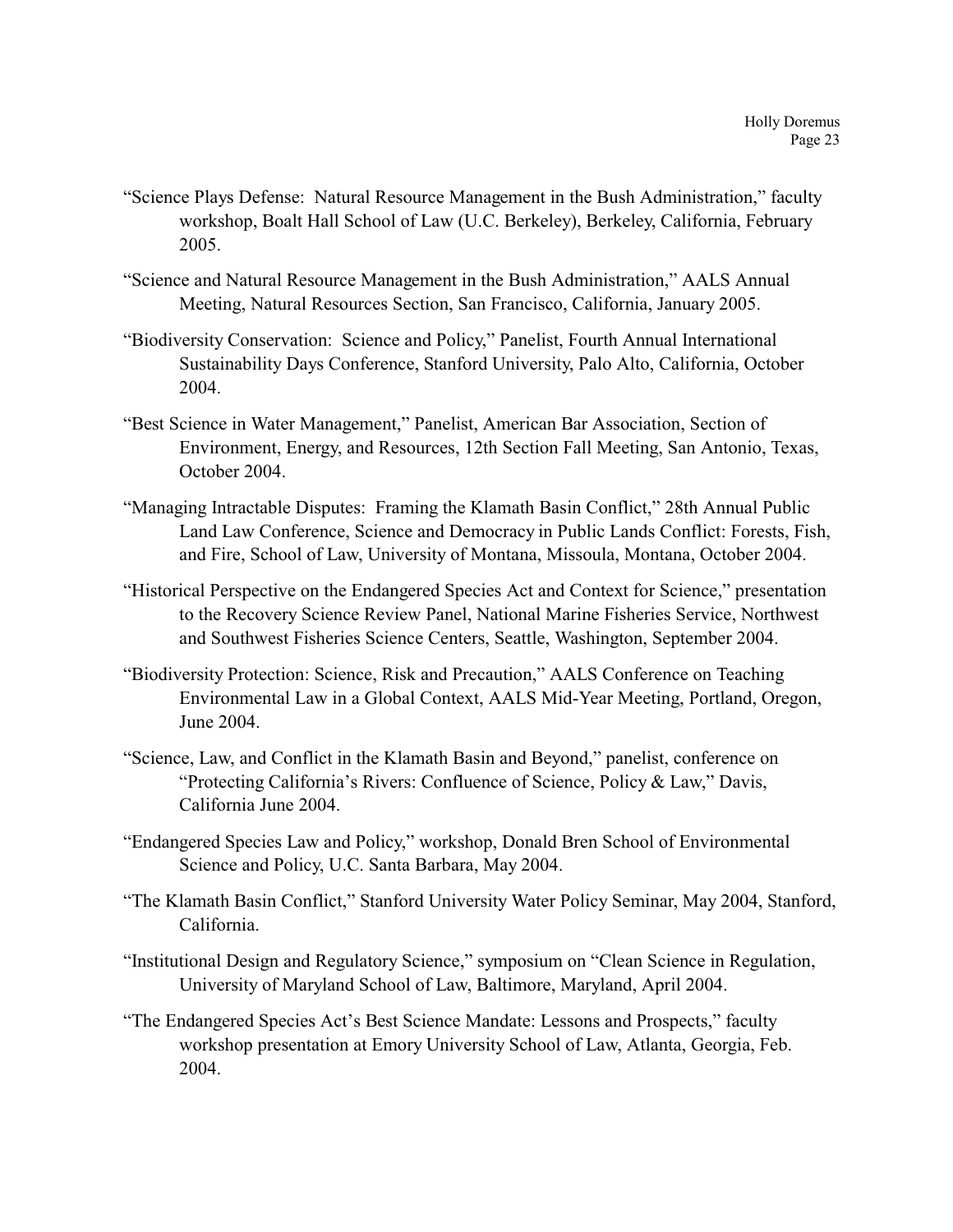- "Thirty Years of the Endangered Species Act: What Have We Learned and Is It Enough?," U.C. Davis Chancellor's Club, Dec. 2003.
- "What Have We Learned? Overview of Findings," symposium on "The Endangered Species Act at Thirty: Lessons and Prospects," Donald Bren School of Environmental Science and Management, U.C. Santa Barbara, Nov. 2003.
- "The ESA and Science: How Close a Fit?," panelist, conference on The Endangered Species Act Turns 30, sponsored by Lewis & Clark Law School and the American Bar Association Section on Energy, Environment, and Resources, Portland, Oregon, October 2003.
- "Living with Wolves The Law and Policy of Wolf Reintroduction and Dispersal," part of a lecture series on Wolves and People, Seeking Common Ground, Wallace Stegner Center for Land, Resources, and the Environment, S.J. Quinney College of Law, University of Utah, Salt Lake City, Utah, September 2003.
- "Water and Endangered Species in the West: Legal Context," Aspen Global Change Institute Conference on Learning from Regions: A Comparative Appraisal of Climate, Water, and Human Interactions in the Colorado and Columbia River Systems, Aspen, Colorado, June 2003.
- "Shaping the Future: The Dialectic of Law and Values," Conference on Environmental Ethics and Policy: Bringing Philosophy Down to Earth, U.C. Davis School of Law, Davis, California, April 2003.
- "Biodiversity Law in the Marine Context," Marine Science, Law, and Policy Seminar, Scripps Institution of Oceanography, San Diego, California, March 2003.
- "Takings and Transitions," Environmental Workshop, Stanford Law School, Palo Alto, California, February 2003.
- "Reconnecting Land and Water," Conference on Wet Growth: Should Water Law Control Land Use?, Chapman University School of Law, Orange, California, February 2003.
- Panelist, "Recent Environmental Law Developments in the U.S. Supreme Court and Ninth Circuit Court of Appeals," California State Bar Environmental Law Section and Sacramento County Bar Environmental Law Section, Environmental Law Forum, Sacramento, California, January 2003.
- Panelist, "Recent Environmental Law Developments in the U.S. Supreme Court and Ninth Circuit Court of Appeals," California State Bar, Environmental Law Section, 12th Annual Environmental Law Conference at Yosemite, California, October 2002.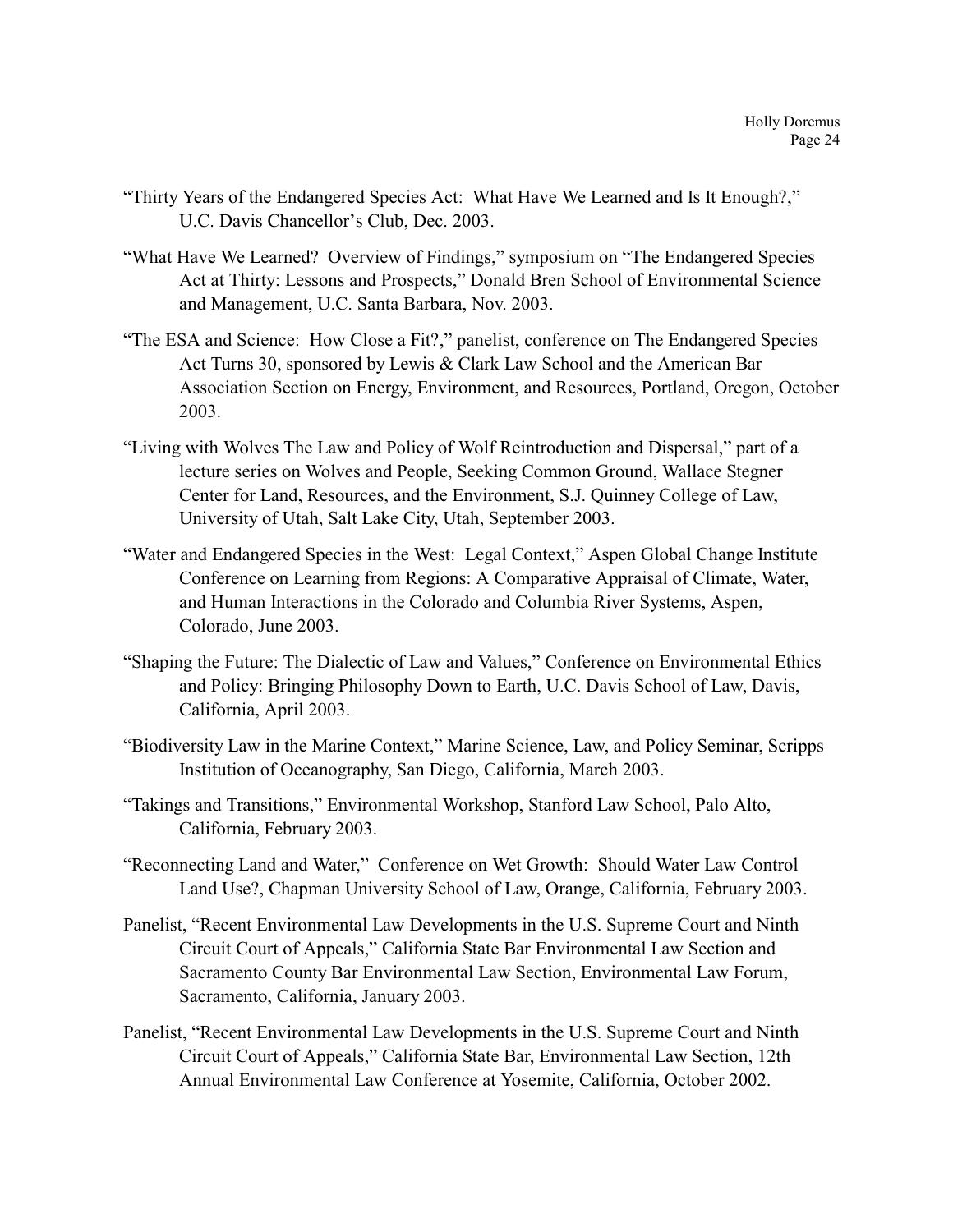- "Takings and Transitions," Distinguished Lecture in Environmental Law, Florida State University College of Law, Tallahassee, Florida, October 2002.
- "Fish, Farms, and the Clash of Cultures in the Klamath Basin," Faculty Workshop presentation, Florida State University College of Law, Tallahassee, Florida, October 2002.
- "The Role and Limits of Top-Down Regulatory Approaches in Biodiversity Conservation," keynote address, European Forest Institute International Conference on Protecting Nature on Private Land – From Conflicts to Agreements, Lahti, Finland, June 2002.
- "Biodiversity and the Challenge of Saving the Ordinary," presentation at Idaho Law Review Symposium on Biodiversity and Private Land, Boise, April 2002.
- "Constitutive Law and Environmental Policy," presentation to Faculty Workshop, University of Minnesota School of Law, March 2002.
- "Constitutive Environmental Law," presentation to Faculty Lunch Colloquium, U.C. Davis School of Law, February 2002.
- "Adopting Adaptive Management: Can We Meet the Scientific and Social Challenges?," coorganizer and co-leader (with Dr. Frank W. Davis) of an interdisciplinary workshop at the Donald Bren School of Environmental Science and Management, U.C. Santa Barbara, May 2001.
- "Science and the Endangered Species Act," Spring Colloquium presentation, Donald Bren School of Environmental Science and Management, U.C. Santa Barbara, April 2001.
- "Biodiversity in the 21st Century: Can Forest Managers Adequately Conserve Species in Private Forests?," moderator of panel discussion, The Future of Our Forests, 15th Annual Environmental Law Conference, U.C. Davis School of Law, March 2001.
- "Science and Endangered Species Act Listing Decisions," presentation to seminar class on Biodiversity and Endangered Species, Boalt Hall School of Law, University of California, Berkeley, February 2001.
- "The Journey and the Destination: The Role of Expressive Law in Environmental Policy," Program in Environmental and Energy Law Speaker Series, Chicago-Kent College of Law, November 2000.
- "Water, Growth, and the Endangered Species Act," Conference on Water and Growth in the West, Natural Resources Law Center, University of Colorado, Boulder, Colorado, June 2000.
- "Delisting Endangered Species," Environmental and Natural Resources Workshop, Stanford University, Palo Alto, California, April 2000.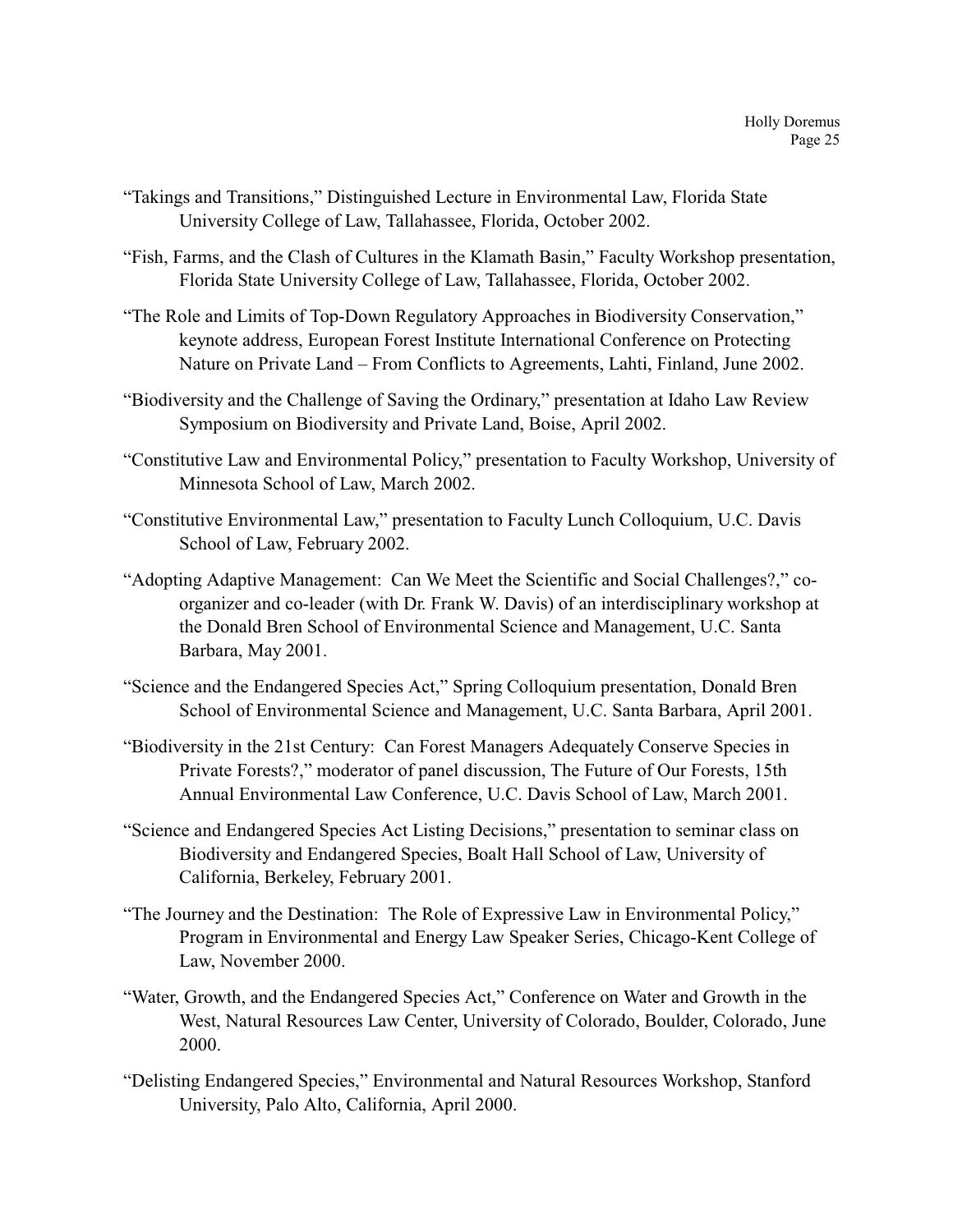- "The Special Importance of Ordinary Places," Keynote Speech, Strategies for Special Places, Sixth Annual Public Interest Environmental Conference, University of Florida College of Law, Gainesville, Florida, March 2000.
- "Nature Protection in the Modern World," Faculty Colloquium, School of Law, Indiana University, Bloomington, February 2000.
- "The Rhetoric and Reality of Nature Protection: Toward a New Discourse," Georgetown University Law Center Environmental Research Workshop, October 1999.
- "Protecting Property Versus Protecting the Environment: Must We Choose?," moderator, Federal Bar Association Annual Meeting, Sacramento, Cal., Sept. 1999.
- "Species Reintroduction Programs," 10th Institute for Natural Resources Law Teachers, sponsored by Rocky Mountain Mineral Law Foundation, Eastern Mineral Law Foundation, Southwestern Legal Foundation and ABA Section of Natural Resources, Energy, and Environmental Law, Las Vegas, Nevada, May 1999.
- "The Politics and Policy of Nature in California," panelist, in conjunction with the 1999 Tanner Lecture on Human Values, U.C. Davis, May 1999.
- "Beyond Noah's Ark," Advanced Environmental Law and Policy Seminar, Harvard University Law School, Cambridge, Massachusetts, May 1999.
- "Restoring Endangered Species: The Importance of Being Wild," Environmental Philosophy & Ethics Mini-Conference, sponsored by U.C. Davis Philosophy Department, May 1998.
- "Preserving Citizen Participation in the Era of Reinvention: The Endangered Species Act Example," panelist, Power, Politics and Place: Who Holds the Reins of Environmental Regulation, sponsored by Ecology Law Quarterly, Boalt Hall School of Law, U.C. Berkeley, February 1998.
- "Take of Threatened and Endangered Species: Legislative Update," panelist, Endangered Species in California: Evolving Regulations and Emerging Trends, sponsored by U.C. Davis University Extension, Land Use and Natural Resources Program, May 1997.
- "The Role of Science in Western Environmental Dispute Resolution," panelist, Environmental Conflict Resolution in the West, sponsored by Udall Center for Studies in Public Policy, University of Arizona, Tucson, Arizona, April 1997.
- "Private Property Interests, Wildlife Restoration, and Competing Visions of a Western Eden," panelist, Second Annual Stegner Center Symposium, Restoring Western Ecosystems and Communities, sponsored by Wallace Stegner Center, University of Utah College of Law, Salt Lake City, Utah, April 1997.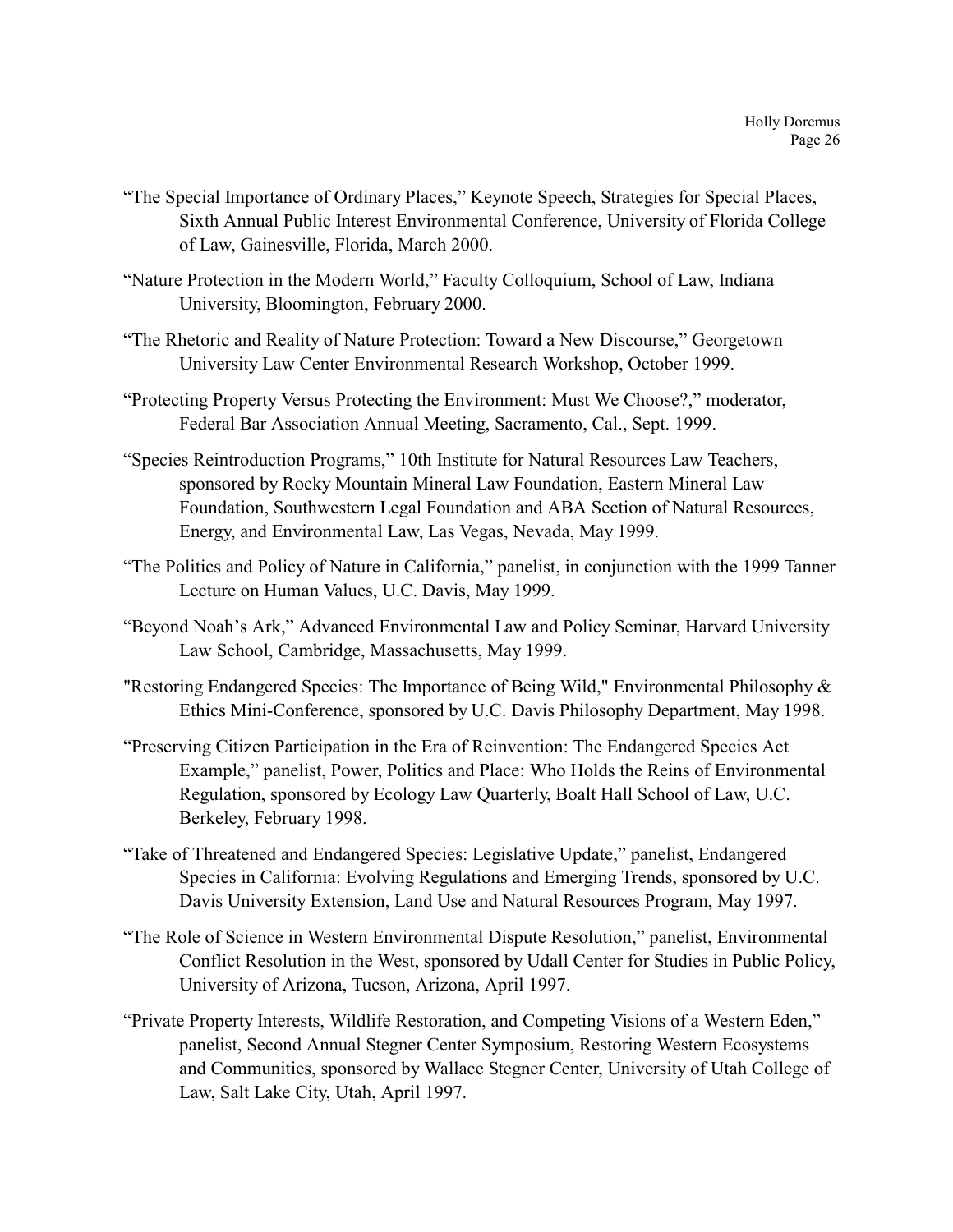"Integrating Science and Decision Making in Public and Private Land-use Decisions," panelist, Habitat Conservation and Endangered Species Protection: The Role of Science in Decision Making, sponsored by U.C. Davis and California Resources Agency, October 1996.

## **HONORS AND AWARDS:**

Elected Fellow of the American Association for the Advancement of Science, 2016.

Edward W. Clyde Distinguished Scholar in Residence, University of Utah, S.J. Quinney College of Law, Salt Lake City, Utah, March 2005.

Elected to the American Law Institute, 2003.

- Distinguished Lecturer in Environmental Law, Florida State University College of Law, Fall 2002.
- U.C. Davis Chancellor's Fellow, 2001-2006.
- Bren Scholar, Donald Bren School of Environmental Science and Management, U.C. Santa Barbara, 2000-2002.

# **EXTRAMURAL FUNDING:**

- Principal Investigator, Regulatory Barriers to Innovation in Wastewater Management, U.S. Environmental Protection Agency, 2017, \$221,730.
- Principal Investigator, Recharge Net Metering: Application and Evaluation of a Novel Approach to Achieving Sustainable Groundwater Supply and Quality, U.S. Department of Agriculture, National Institute of Food and Agriculture, \$463,338
- Co-Principal Investigator, UC Water Security and Sustainability Research Initiative, University of California Office of the President, 2015-2018, \$3,529,750 (total; UCB share \$589,725).
- Principal Investigator, Enforcement of Water Quality Laws and Regulations in the Wastewater Sector, California Association of Sanitation Agencies, 2014-2015, \$130,000.
- Principal Investigator, Horizontal Levees in San Francisco Bay: Barriers and Opportunities for Multi-Benefit Infrastructure, The Nature Conservancy, 2015-2016, \$100,000.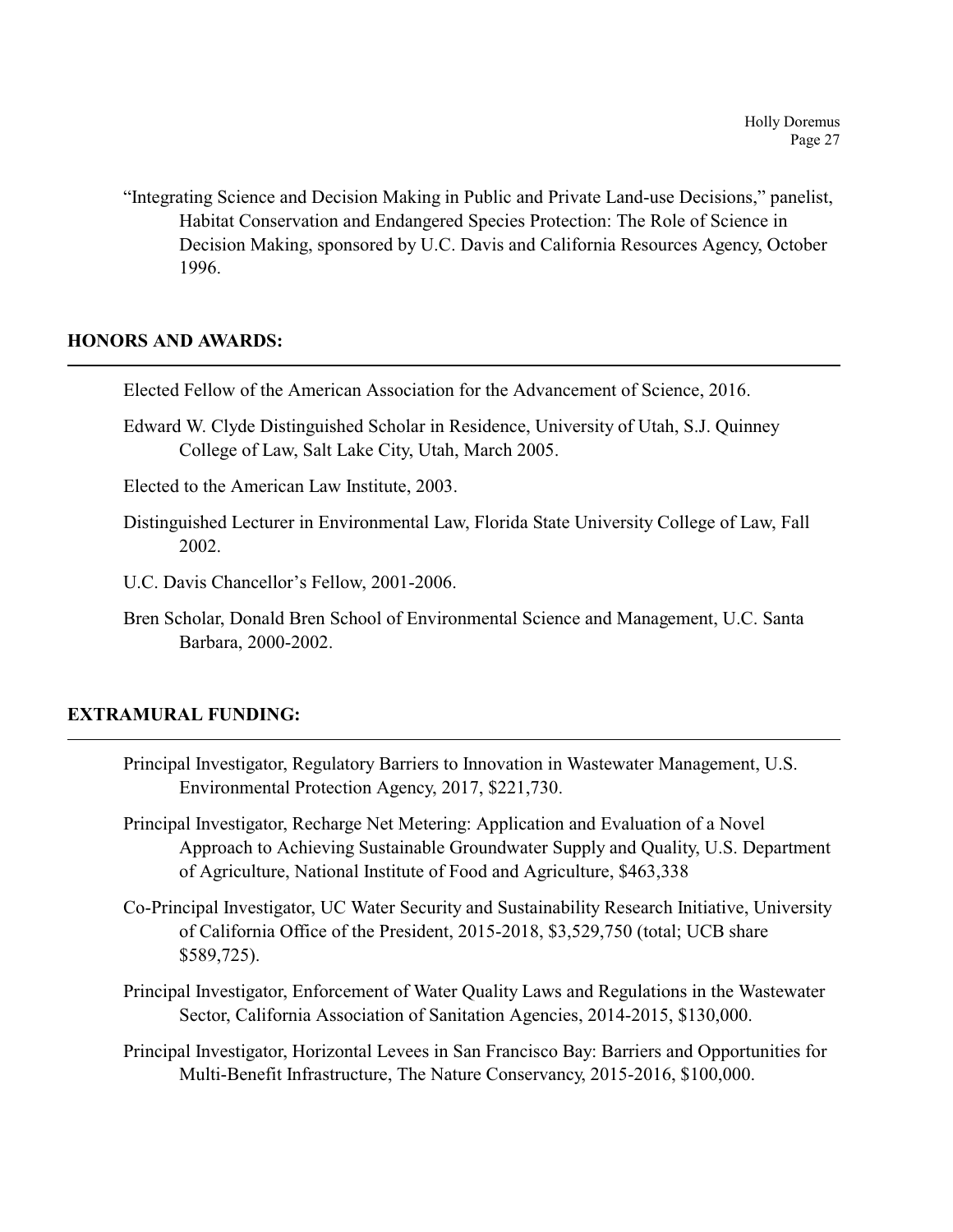- Principal Investigator, Addressing Institutional Vulnerabilities to Climate Change: Drought as Stress Test for Water Allocation and Environmental Protection, California Energy Commission, Fourth Climate Change Assessment, 2016-1017, \$100,000.
- Co-Principal Investigator, Responding to Rapid Environmental Change, National Science Foundation, Integrative Graduate Education, Research and Training (IGERT) Program, 2008-2013.
- Co-Principal Investigator, Regional Agreements, Adaptation, and Climate Change: New approaches to FERC licensing in the Sierra Nevada, California, Resources Legacy Foundation Fund, \$400,000, 2006-2007.
- Co-Principal Investigator, Biological Invasions: From Genes to Ecosystems, From Science to Society, National Science Foundation, Integrative Graduate Education, Research and Training (IGERT) Program, \$2.5 million, 2001-2006.

## **SERVICE:**

#### **Berkeley Law:**

Associate Dean for Faculty Development and Research, 2015-2016 Director, Environmental Law Program, 2011-2015 Faculty Co-Director, Center for Law, Energy and the Environment, 2009-2018 Faculty Co-Director, Law of the Sea Institute, 2016-present; Associate Director 2012-2016 Faculty Appointments Committee, 2013-2014, 2014-2015 (co-chair), 2015-2016, 2018-2019 Merit Review Advisory Committee, 2015-2018 JSD/JSP/Legal Studies Review Committee, 2019 Disqualification Appeals Committee, 2020-2021 Search Committee, Assistant Clinical Professor and Director of the Environmental Law Clinic, Spring 2015 Search Committee, Energy Fellow (Chair), Spring 2015 Search Committee, Assistant Clinical Professor and Associate Director of the Samuelson Law, Technology and Public Policy Clinic, Fall 2013 Academic Placement Committee, 2012-2013 Curriculum Committee, 2009-2010, 2011-2012 Clinical and Skills Committee, 2011-2012 Disqualification Appeals Committee, 2011-2013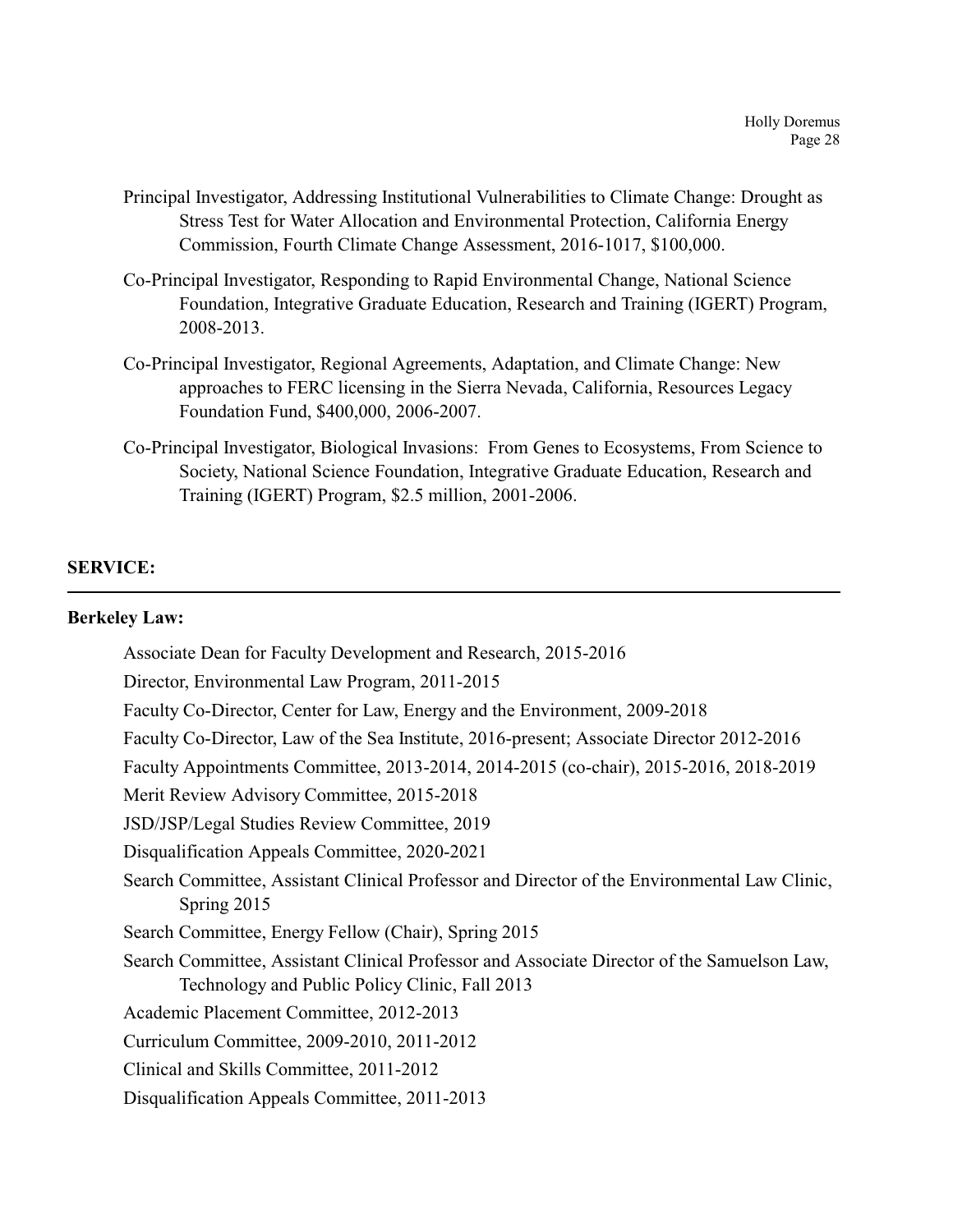Tenure Review Committee for an Acting Professor of Law, fall 2010; fall 2011; fall 2020 Ad Hoc Committee for Appointment of an Adjunct Professor of Law, spring 2010 Judge for Thelen Marrin writing prize competition, spring 2010, spring 2012, spring 2013 Chair, Mid-Career Review Committee for an Acting Professor of Law, fall 2009 Mid-Career Review Committee for an Acting Professor of Law, spring 2009 Judge for Harmon Environmental Law Writing Prize competition, 2008 - 2011 Judge for Landis Prize in State or Local Government Law or Water Law, 2012 - 2016 Faculty Advisory Committee, Center for Law, Energy and the Environment, 2005 - present Recruitment Advisory Committee for the Executive Director, California Center for Environmental Law and Policy, 2005

# **UC Berkeley:**

Search Committee for the Lau Chair in Sustainability, Spring 2021 Joint Academic and Administrative Task Force on Campus Finance, 2020-2021 Senate Committee on Academic Planning and Resource Allocation, 2016-2019, 2020-present (Vice Chair, Spring 2018-Spring 2019, Fall 2020-present; Chair 2021-2022) Strategic Plan Working Group on Sustainable Financial Strategies, Spring 2018 Campus Committee on Classroom Policy and Management, Spring 2019 Space Assignment and Capital Improvement Committee, 2018-2019 Search Committee, Vice Provost for Academic Planning, Spring 2018 University Partnership Program Advisory Committee, 2017-2018 Ad Hoc Tenure Review Committee, 2018 Naming Advisory Task Force 2017 Building Naming Project Task Force 2016-17 Task Force on Self-Supporting Graduate Professional Degree Programs, 2017 Ad Hoc Committee to Review an Administrator, 2017 (Chair) Senate Committee on Diversity, Equity and Campus Climate (previously called the Committee on the Status of Women and Ethnic Minorities), 2012-2015 (Vice Chair 2013-2015) Committee to Review an Organized Research Unit (BiGCB), spring 2015 Memorial Resolution for Joseph Sax, fall 2014 Ad Hoc Committee to Review an Administrator, spring 2014 Ad Hoc Tenure Review Committee, 2012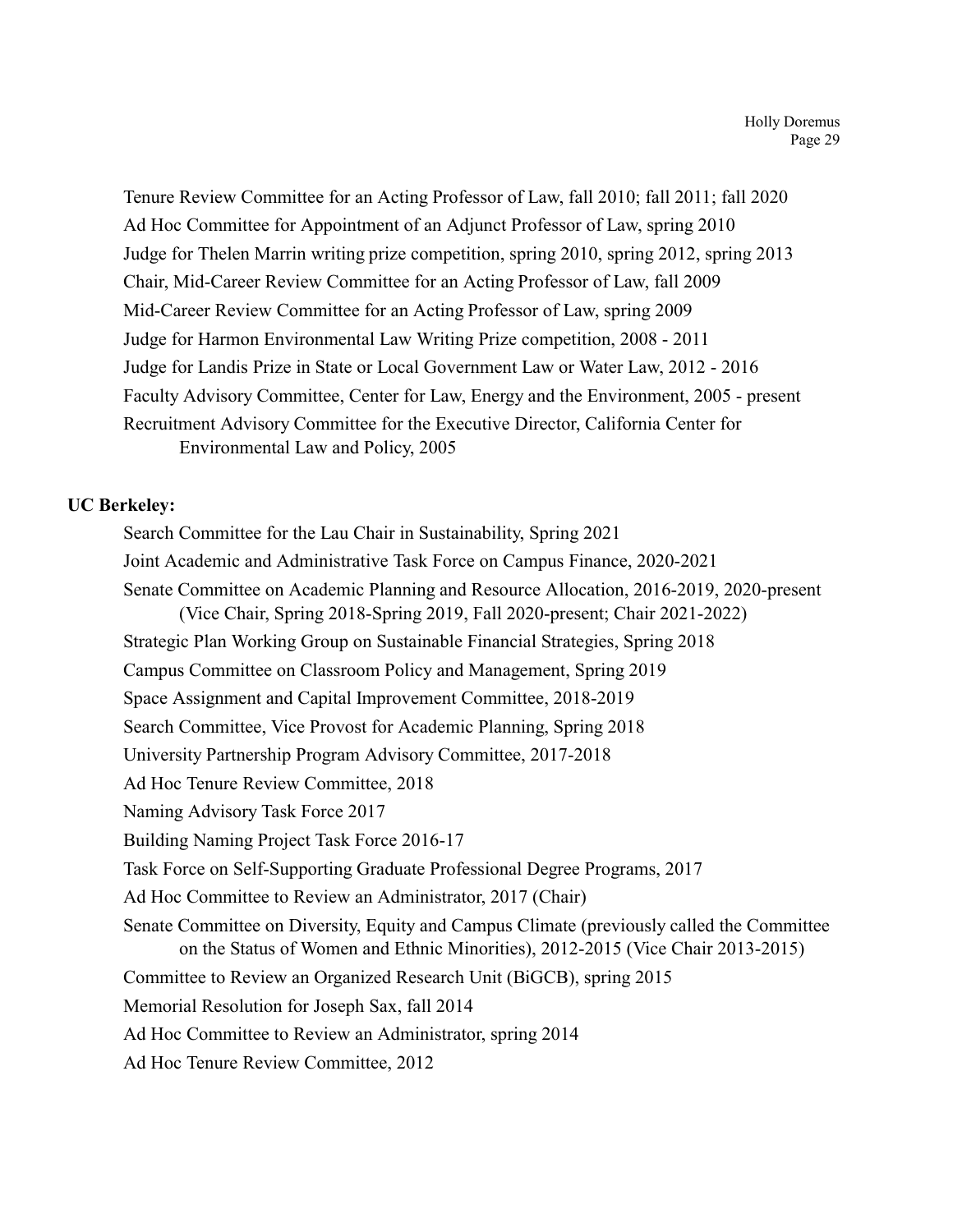## **UC Davis Law School:**

Ad Hoc Bar Passage Committee, 2006-08 Library Committee, 2007-08 Faculty Appointments Committee, 1997-2000, 2001-03, 2006-07 Academic Appeals Committee, 1996-98, 1998-99 (alternate), 2002-04, 2008-09 Admissions Committee, 2003-04 First-year Curriculum Review Committee, 2003-04 Member, Tenure Committee for Acting Professor of Law, 2000-2003; 2008-2009 Chair, Tenure Committee for Acting Professor of Law, 2004-2007 Advisor for Environs, 1995-2000, 2001-2009 Advisor for Environmental Law Society, 1998-2000, 2001-2008 Faculty Advisor to the Environmental Negotiations Competition team, 2000, 2003, 2005 Law Review Advisor, 1995-98 Academic Senate Representative 1997-98 (alternate), 1998-99

## **University of California, Davis**

Recruitment Advisory Committee for the Dean, School of Law, 2007-2008 School of Law Faculty Personnel Committee, 2007- 2009 Conservation Valuation Analyst Search Committee, 2007-2008 Science and Technology Studies Program Committee, 2008-2009 Environmental Historian Search Committee, 2006-07 Provost's Faculty Ideas Committee, 2006-2007 Ad Hoc Program Review Committee for the International Commercial Law Graduate Group, 2006. Faculty Advisory Committee to the Provost on FTE Proposals, 2005. Search Committee, Associate Vice Chancellor for Research and Director, John Muir Institute for the Environment, 2005. Environmental Policy Degree Development Committee, 2003-2008 Committee to Develop a Master's Degree in Environmental Restoration, 2003-2005 Advisory Committee, John Muir Institute for the Environment, 2002-2008 Public Service Research Program Advisory Committee, 1996-2003 (chair 2000-2003) Privilege and Tenure, Investigative Subcommittee, 2001-2004 Joint Steering Committee, UCD/Cal. EPA/Cal. Resources Agency MOU, 2000-2003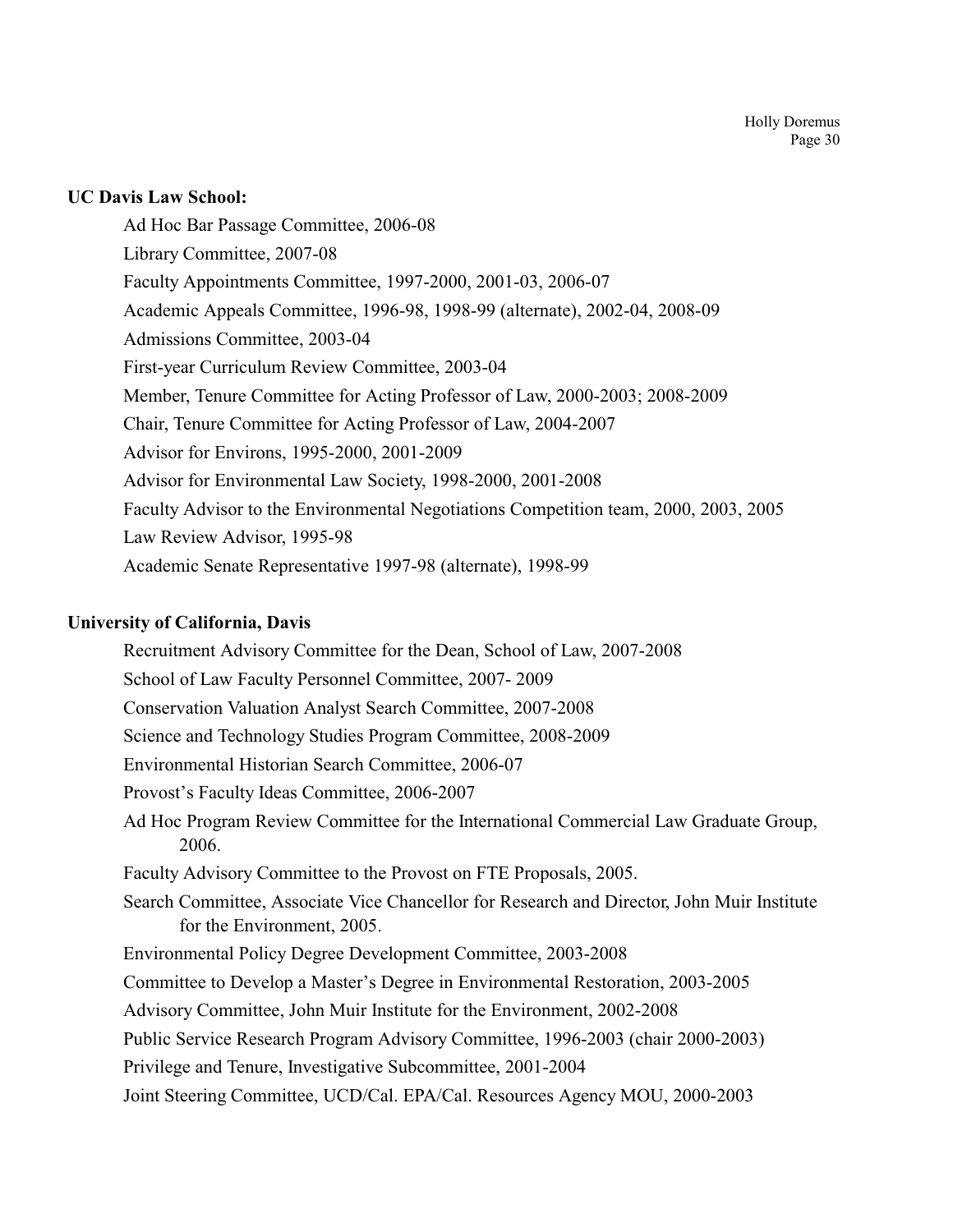Recruitment Advisory Committee for the Dean – University Extension, 2000 Recruitment Advisory Committee for the Dean – School of Law, 1997-98 University of California Natural Reserve System, UCD Admin. Advisory Comm., 1998-2003 University Extension Land Use and Natural Resources Advisory Committee, 1997-2000 Biological Safety Administrative Advisory Committee, 1998-99 Task Force on Financial Feasibility of Campus Landfill Operations, 1997-98 Various *ad hoc* committees for promotion, retention, and employment review

## **University of California, Systemwide**

University Committee on Planning and Budget, 2020-present Task Force on Agriculture and Natural Resources Division, 2020-present Task Force on Self-Supporting Graduate and Professional Degree Programs, 2020-present

## **Public and Professional**

Editorial Board, Parks Stewardship Forum, 2020-present

NEPAccess Advisory Committee, University of Arizona, 2020-present

- Rocky Mountain Mineral Law Foundation Natural Resources Law Teachers Institute, Planning Committee, 2020-2021
- Half Earth Day 2019, Science Planning Committee, Berkeley, CA, October 2019
- California Delta Social Science Task Force (convened by the Delta Stewardship Council), 2019-2020
- California Water 101, Briefing for Members and Staff of the US House of Representatives Committee on Natural Resources, Washington, D.C., June 2019
- Round Table, Defense of Science: Safeguarding Against Distortions of Scientific Research in Federal Policymaking, Washington, D.C., May 2019
- Workshop on an Adaptive Management for an International River Basin: The Future of the Columbia River Treaty, Berkeley, CA, May 2019
- Common Currents: Examining How We Govern the Ocean Commons, co-organizer, New York, NY, September 2018

Observer, International Seabed Authority, 24th Annual Session, Kingston, Jamaica, July 2018

- Environmental Defense Fund / Nicholas Institute Workshop on ESA Habitat Protection, Washington, D.C., July 2018
- Oceans and Climate Change Governance, Integrating Regulatory Initiatives & Addressing Governance Gaps, co-organizer, Malmo, Sweden, August 2017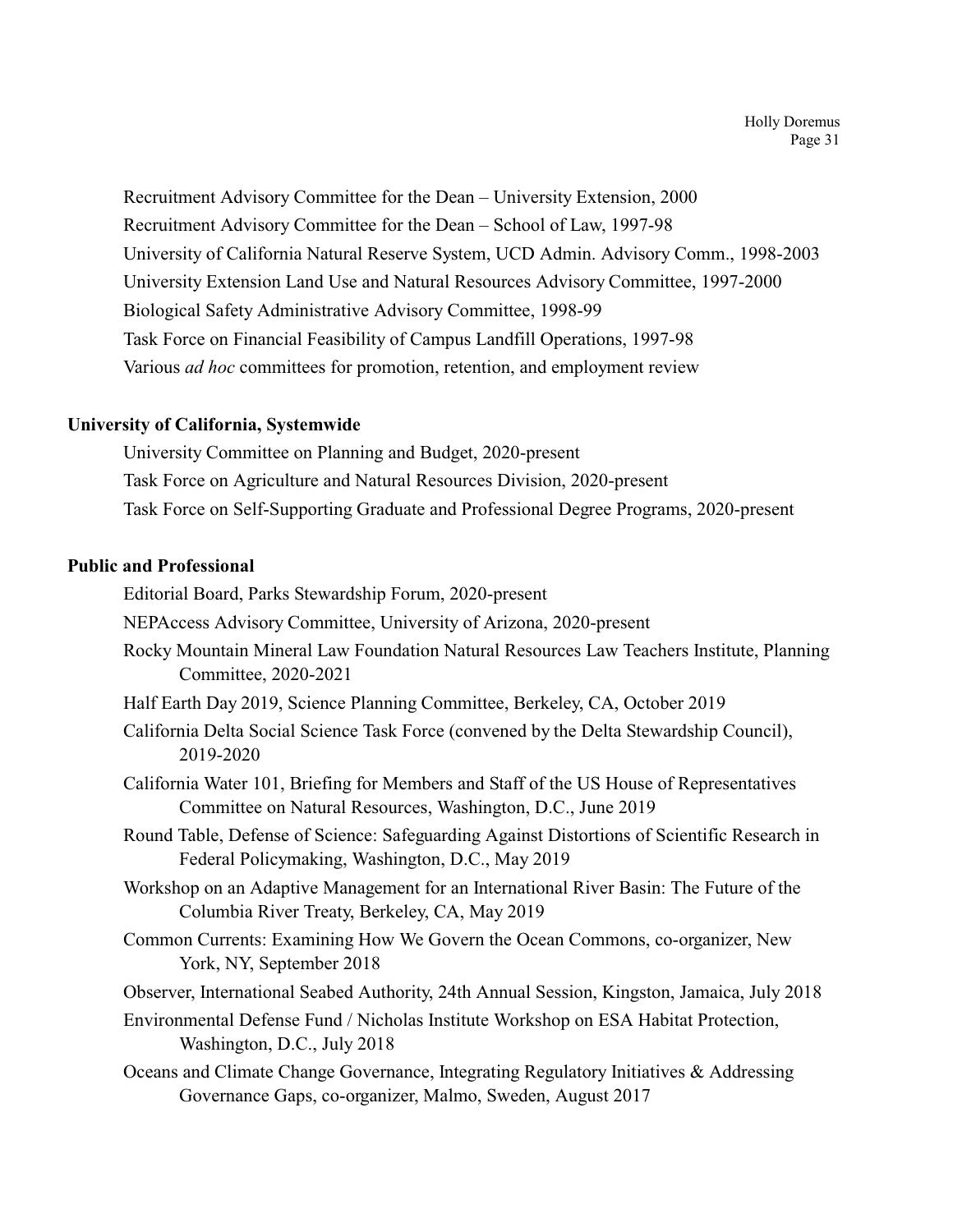- Workshop on Freedom of Navigation and the Law of the Sea: The Indian Ocean and Pacific Ocean, US Naval War College, 2017
- Coastal Act at 40 Symposium, co-organizer, Berkeley, CA, November 2016
- Stress Testing the Law of the Sea: Dispute Resolution, Disasters and New Challenges, coorganizer, London, England, September 2016
- Marine Environmental Protection in Asia: Regional Implementation of IMO Conventions, coorganizer, Singapore, August 2016
- Judge, Secretary of the Navy Environmental Restoration Awards, 2015, 2017
- Red Wolf Hybridization Workshop, Convened by US Fish and Wildlife Service, 2016
- Workshop on the Ethics of Communicating Scientific Uncertainty, Environmental Law Institute, 2016
- Parks for Science, Science for Parks Symposium co-organizer, 2015
- Advisory Board, Journal of Ocean Law and Governance in Africa, 2015-present
- Environmental Policy in the Anthropocene Workshop, The Property and Environmental Research Center, 2015
- Committee to Review the Landscape Conservation Cooperatives, National Research Council, 2014-2015
- Science Advisory Team, California Ocean Protection Council, 2014-2020
- Discussant, Conference on Empirical Legal Studies, 2014
- Chile-UC Partnership, Workshop on Water Management, 2014
- Stanford/Yale/Harvard Junior Faculty Forum, Judge and Commentator, 2014
- National Parks Roundtable, 2013
- Adaptive Management Guidance Panel, Water Institute of the Gulf, 2013
- Endangered Species Act at 40 Workshop, 2013
- Defenders of Wildlife Litigation Committee, 2011-2017; Board of Directors, 2012-2017
- California Sea Grant Program Advisory Board, 2011-2015
- Senior Discussant, University of Washington Junior Environmental Law Scholars Workshop, July 2012; June 2016
- United States Geological Survey, John Wesley Powell Center for Analysis and Synthesis, Working Group on Developing the Next Generation of USGS Resource Assessments, 2010-2011
- Advisory Board, Natural Resources Journal, University of New Mexico, 2010-present
- Meridian Institute, Coastal and Marine Spatial Planning Workshop, Washington, D.C., April 2010